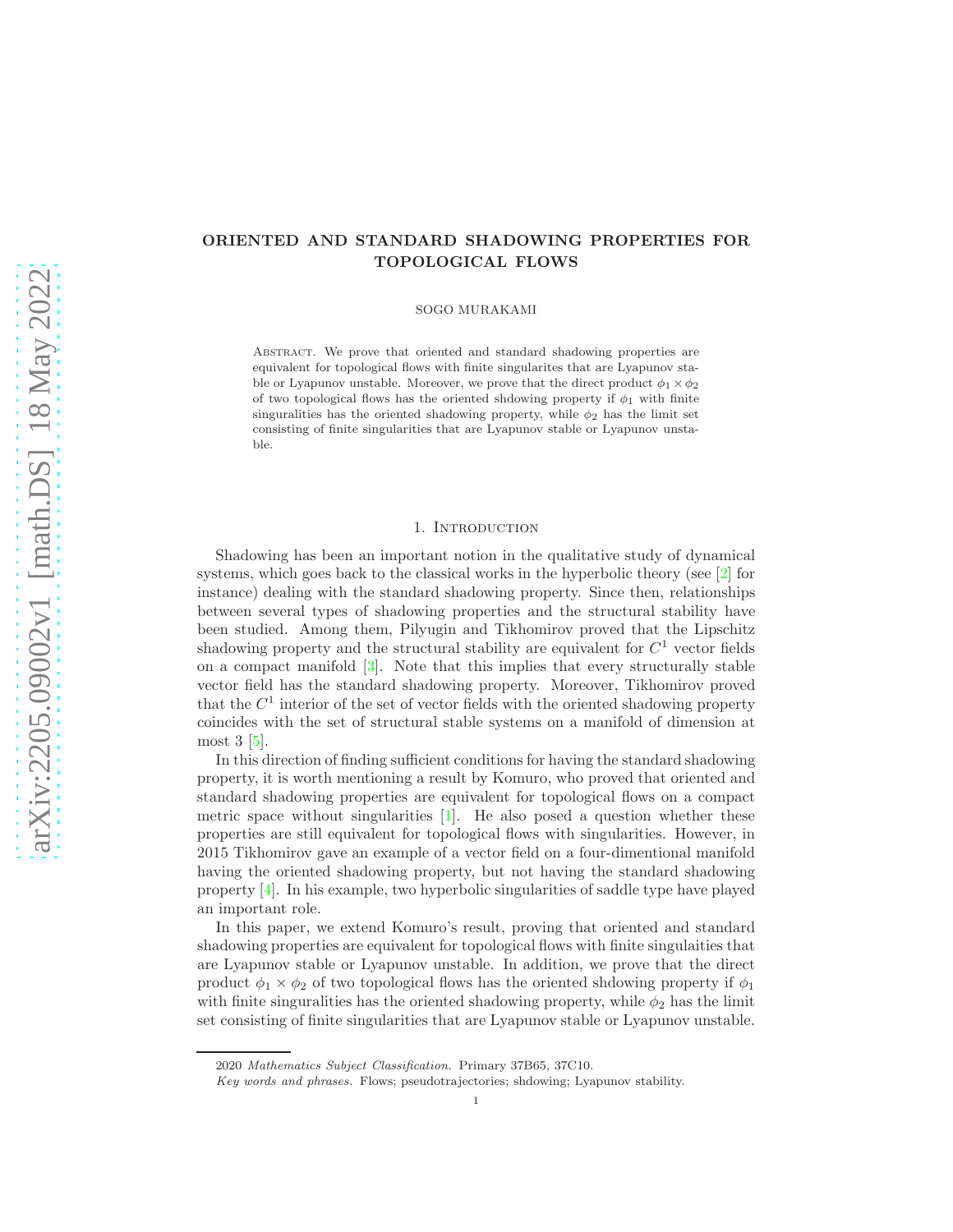#### 2 SOGO MURAKAMI

Let  $(M, \text{dist})$  be a compact metric space and let  $\phi$  be a topological flow on M (i.e.,  $\phi : \mathbb{R} \times M \to M$  is a continuous map satisfying  $\phi(0, x) = x$  and  $\phi(s + t, x) =$  $\phi(s, \phi(t, x))$  for all  $s, t \in \mathbb{R}$  and  $x \in M$ ). Denote by  $\text{Sing}(\phi)$  the set of singularities of  $\phi$  (i.e.,  $\text{Sing}(\phi) = \{x \in M; \phi(t, x) = x \text{ for all } t \in \mathbb{R}\}.$ 

We say that  $p \in \text{Sing}(\phi)$  is *Lyapunov stable* if for any neighborhood V of p, there exists a neighborhood  $U$  of  $p$  such that

$$
\phi(t, x) \in V, \quad t \ge 0
$$

for all  $x \in U$ . Similarly,  $p \in Sing(\phi)$  is said to be *Lyapunov unstable* if for any neighborhood  $V$  of  $p$ , there exists a neighborhood  $U$  of  $p$  such that

$$
\phi(t, x) \in V, \quad t \le 0
$$

for all  $x \in U$ . We say that  $\xi : \mathbb{R} \to M$  is a *d-pseudotrajectory* of  $\phi$  if

$$
dist(\xi(t+s), \phi(\xi(t), s)) < d
$$

for all  $t \in \mathbb{R}$  and  $s \in [0,1]$ . Let  $\text{Ps}_{\phi}(d)$  be the set of all *d*-pseudotrajectories of  $\phi$ . When it is not necessary to specify  $\phi$ , we just write Ps(d) for simplicity. Denote by Rep the set of all homeomorphisms from  $\mathbb R$  to  $\mathbb R$  which preserves the orientation. For  $\varepsilon > 0$ , let

$$
\operatorname{Rep}(\varepsilon) = \left\{ f \in \operatorname{Rep}; \left| \frac{f(a) - f(b)}{a - b} - 1 \right| < \varepsilon, \forall a, b \in \mathbb{R}, a > b \right\}.
$$

We say that a topological flow  $\phi$  has the *standard shadowing property* if for every  $\varepsilon > 0$  there exists  $d > 0$  such that if  $\xi \in Ps(d)$  then

$$
\text{dist}(\xi(t), \phi(h(t), x)) < \varepsilon, \quad t \in \mathbb{R}
$$

for some  $x \in M$  and  $h \in \text{Rep}(\varepsilon)$ . Denote the set of all vector fields with the standard shadowing property by  $StSh(M)$ . As a weaker form of shadowing properties, we say that a topoligocal flow  $\phi$  has the *oriented shadowing property* if for every  $\varepsilon > 0$ there exists  $d > 0$  such that if  $\xi \in Ps(d)$  then

$$
\text{dist}(\xi(t), \phi(h(t), x)) < \varepsilon, \quad t \in \mathbb{R}
$$

for some  $x \in M$  and  $h \in \text{Rep}$ . Denote the set of all vector fields with the oriented shadowing property by  $OrientSh(M)$ .

The main theorem is the following one:

**Theorem 1.1.** *If*  $\text{Sing}(\phi)$  *consists of finite number of Lyapunov stable or Lyapunov unstable points, then the following two conditions are equivalent:*

- $\phi \in \text{OrientSh}(M)$ .
- $\bullet \phi \in \text{StSh}(M)$ .

It is trivial that  $StSh(M) \subset OrientSh(M)$ . For the proof of Theorem 1.1, we need to show that  $OrientSh(M) \subset StSh(M)$ . It is essential that the singuralities are either Lyapunov stable or Lyapunov unstable because of the exapmle by Tikhomirov mentioned above.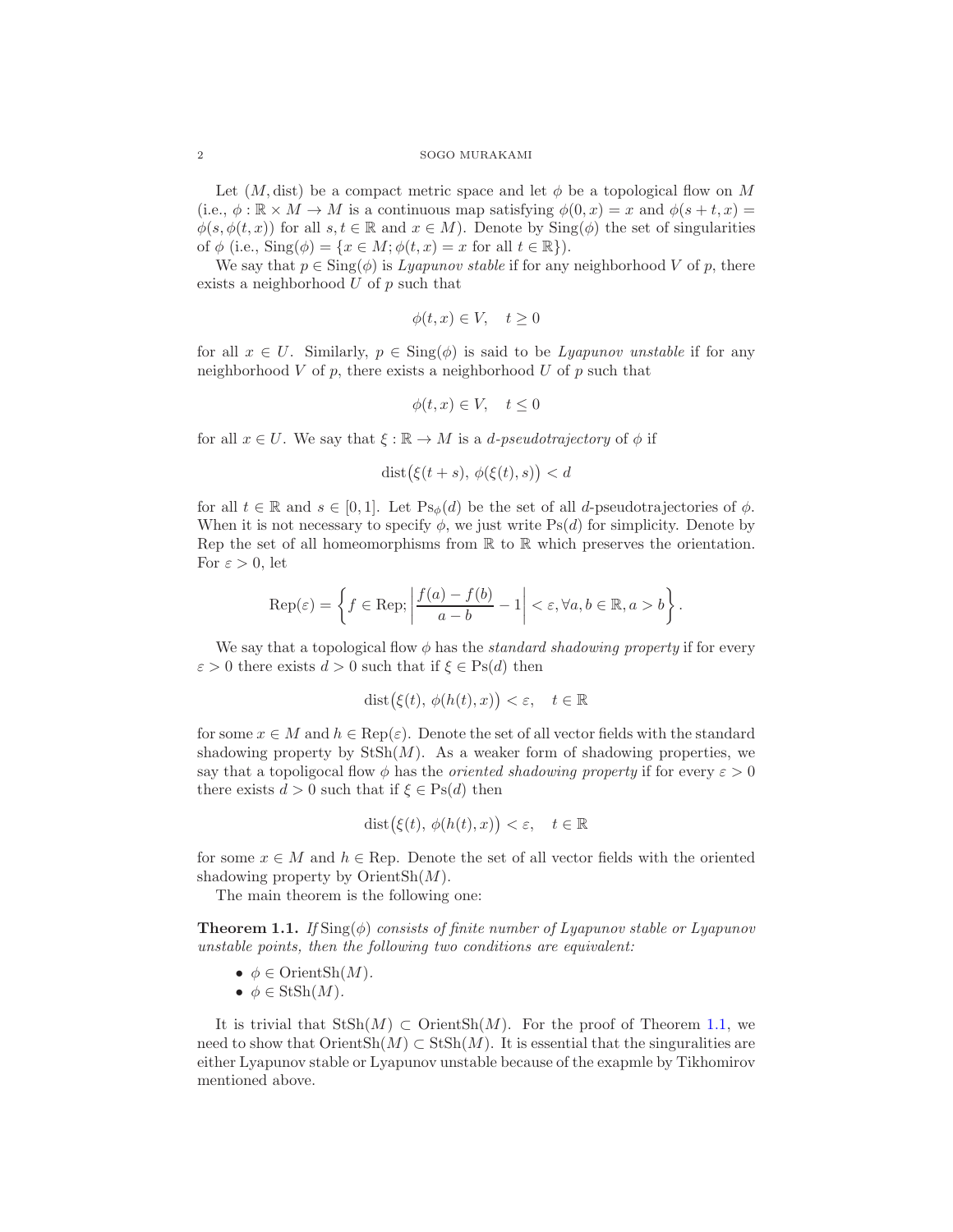*Remark.* We observe that there is an example of a topological flow on  $B^2 = \{x \in$  $\mathbb{R}^2$ ;  $|x| \leq 1$  having the oriented shadowing property and a Lyapunov stable singularity. The following construction of  $f$  is close to that of  $f$  in [2, Section 2.6]. Let  $f_0 : [-1, 1] \to [-1, 1]$  be such that

$$
f_0(x) = \begin{cases} -1 + \frac{x+1}{2}, & x \in [-1, -1/3], \\ 2x, & x \in [-1/3, 1/3], \\ 1 + \frac{x-1}{2}, & x \in [1/3, 1] \end{cases}
$$

and define  $f : [0, 1] \rightarrow [0, 1]$  by  $f(0) = 0$  and if  $x \in (0, 1]$  then

$$
f(x) = 2^{-(n+2)} f_0(2^{n+2}(x-3 \cdot 2^{-(n+2)})) + 3 \cdot 2^{-(n+2)}, \quad x \in (2^{-(n+1)}, 2^{-n}]
$$

for some  $n = 0, 1, \ldots$  Let  $\varphi : \mathbb{R} \times [0, 1] \to [0, 1]$  be a topological flow on  $[0, 1]$ such that  $\varphi(1,x) = f(x)$ . Let  $(r, \theta)$  be the polar coodinate where  $r \in (0,1]$  and  $\theta \in (0, 2\pi]$ . For  $x \in B^2 \setminus \{(0, 0)\}\$  with the polar coodinate  $(r, \theta)$ , let  $\phi(t, x) \in$  $B^2 \setminus \{(0,0)\}\$ be a point with the polar coodinate

$$
(\varphi(t,x), \theta + 2\pi t).
$$

Moreover, letting  $\phi(t,(0,0)) = (0,0)$  for all  $t \in \mathbb{R}$ , we have a topological flow  $\phi$ on  $B^1$ . Then observe that for  $n \geq 0$ ,  $\{x \in \mathbb{R}^2; |x| = 2^{-n}\}$  is an attracting closed orbit and  $\{x \in \mathbb{R}^2; |x| = 3 \cdot 2^{-(n+2)}\}$  is a repelling closed orbit. On the other hand,  $(0,0)$  is simultaneously Lyapunov stable and Lyapunov unstable, but neither attacting nor repelling. It is easy to check that this example has the oriented shadowing property, and therefore, according to Theorem 1.1, this flow has the standard shadowing property.

Let  $(M_i, dist_i)$  be a compact metric space, and denote the limit set of  $\phi_i$  by  $L(\phi_i)$ for  $i = 1, 2$ . Then the second theorem can be stated as follows:

**Theorem 1.2.** Let  $\phi_1 \in \text{OrientSh}(M_1)$  and  $\#\text{Sing}(\phi_1) < \infty$ . Suppose that a topo*logical flow*  $\phi_2$  *on*  $M_2$  *has*  $L(\phi_2)$  *consisting of finite singularities that are Lyapunov stable or Lyapunov unstable. Then*  $\phi_1 \times \phi_2 \in \text{OrientSh}(M_1 \times M_2)$ *.* 

It is easy to see that if the direct product  $\phi_1 \times \phi_2$  has the oriented shadowing property, then both  $\phi_1$  and  $\phi_2$  have the oriented shadowing property. Thus we obtain the following corollary:

**Corollary 1.3.** Let  $\phi$  be a topological flow on a compact manifold M. If  $L(\phi)$ *consists of finite singularities that are Lyapunov stable or Lyapunov unstable, then*  $\phi \in \text{OrientSh}(M)$ .

In Section 2, a proposition and two lemmas are given. The proposition is proved in Section 3 using one of the two lemmas. We apply the proposition in order to prove Theorems 1.1 and 1.2 in Sections 4 and 5, respectively.

### 2. Preliminaries

In this section, we suppose that  $\phi$  is a topological flow on a compact metric space M. Let  $K \subset M \setminus \text{Sing}(\phi)$  be a compact set. Then we can take  $T_0 \in (0,1)$  such that

$$
\phi(t, x) \neq x, \quad t \in [0, 2T_0] \tag{2.1}
$$

for all  $x \in K$  because  $K \cap \text{Sing}(\phi) = \emptyset$ . Define

$$
\tilde{K} = \bigcap_{t \in [-2T_0, 2T_0]} \phi(t, K). \tag{2.2}
$$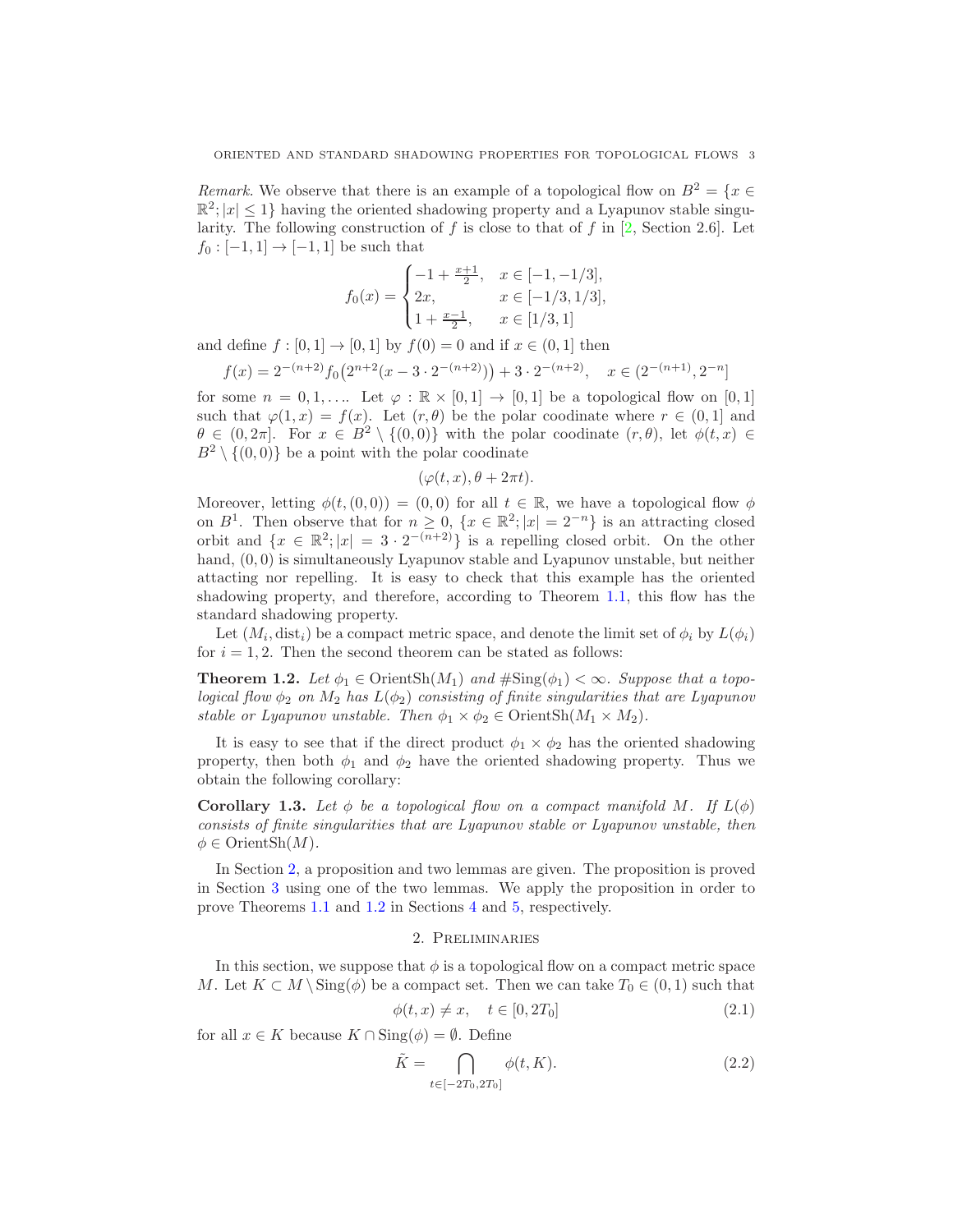Denote by Pt the set of all functions  $\xi : \mathbb{R} \to M$  satisfying

$$
\xi(t + nT_0) = \phi(t, \xi(nT_0))
$$

for all  $t \in [0, T_0)$  and  $n \in \mathbb{Z}$ . For  $d > 0$ , let

$$
\mathrm{Pt}_{\phi}(d) = \{ \xi \in \mathrm{Pt}; \mathrm{dist}(\phi(T_0, \xi(nT_0)), \xi((n+1)T_0)) < d, \quad n \in \mathbb{Z} \}.
$$

Similarly to Ps(d), we may write Pt(d) instead of Pt<sub> $\phi$ </sub>(d).

*Remark.* There exists a constant  $L > 0$  such that if  $\xi$  is a d-pseudotrajectory then

$$
dist(\xi(t), \xi'(t)) < Ld, \quad t \in \mathbb{R}
$$

for some  $\xi' \in Pt(Ld)$ . Thus in order to prove that  $\phi$  has the standard shadowing property, it is enough to show that for sufficiently small  $\varepsilon_0 > 0$ , there exists  $d > 0$ such that for all  $\xi \in \mathrm{Pt}(d)$  we have

$$
dist(\xi(t), \phi(h(t), x)) < \varepsilon_0, \quad t \in \mathbb{R}
$$

for some  $x \in M$  and  $h \in \text{Rep}(\varepsilon_0)$ .

The following proposition claims that translating the oriented shadowing property to the standard property is possible along a finite part of a pseudotrajectory away from singularities, which is the main ingredient of the proofs of Theorems 1.1 and 1.2.

**Proposition 2.1.** For every  $\varepsilon > 0$ , there exists  $\varepsilon_1 > 0$  satisfying the following *property:*

*If* y ∈ M *satisfies*

$$
dist(\xi(t+t_0), \phi(g(t), y)) < \varepsilon_1, \quad t \in [0, T_1]
$$

*and*

 $\xi(t + t_0), \phi(g(t), y) \in \tilde{K}, \quad t \in [0, T_1]$ 

*for some*  $\xi \in Pt$ ,  $t_0 \in \mathbb{R}$ ,  $T_1 \geq T_0$  *and*  $g \in Rep$  *with*  $g(0) = 0$ *, then there exists*  $\tilde{g} \in \text{Rep}(\varepsilon)$  with  $\tilde{g}(0) = g(0)$  and  $\tilde{g}(T_1) = g(T_1)$  such that

$$
dist(\xi(t+t_0), \phi(\tilde{g}(t), y)) < \varepsilon, \quad t \in [0, T_1].
$$

**Lemma 2.2.** *For*  $T_0 \in (0,1)$  *and K given above, the following properties hold.* 

- (a) *For every*  $\varepsilon \in (0, T_0)$ *, there exists*  $\delta > 0$  *such that for all*  $x \in K$  *and*  $s, t \in [0, T_0], \text{ if } \text{dist}(\phi(t, x), \phi(s, x)) < \delta, \text{ then } |s - t| < \varepsilon.$
- (b) *For every*  $T \in (0, T_0)$ *, there exists*  $\rho > 0$  *such that for all*  $x \in K$  *and*  $t \ge 0$ *, if*  $\phi([0, t], x) \subset B(\rho, x)$ *, then*  $t \in [0, T]$ *.*

Defining

$$
\hat{K} = \bigcap_{t \in [0, T_0]} \phi(-t, K),
$$

we have the following lemma, which comes from Lemma 2.2.

**Lemma 2.3.** For every  $\varepsilon \in (0,1)$  and  $T \in (0,T_0)$ , there exists  $\varepsilon' \in (0,\varepsilon)$  such that *if*

 $x, y \in \hat{K}$ 

*and*  $g \in \text{Rep with } g(0) = 0$  *satisfy* 

$$
\text{dist}(\phi(t, x), \, \phi(g(t), y)) \le \varepsilon', \quad t \in [0, T),
$$

*then*  $|g(T)/T - 1| \leq \varepsilon$ .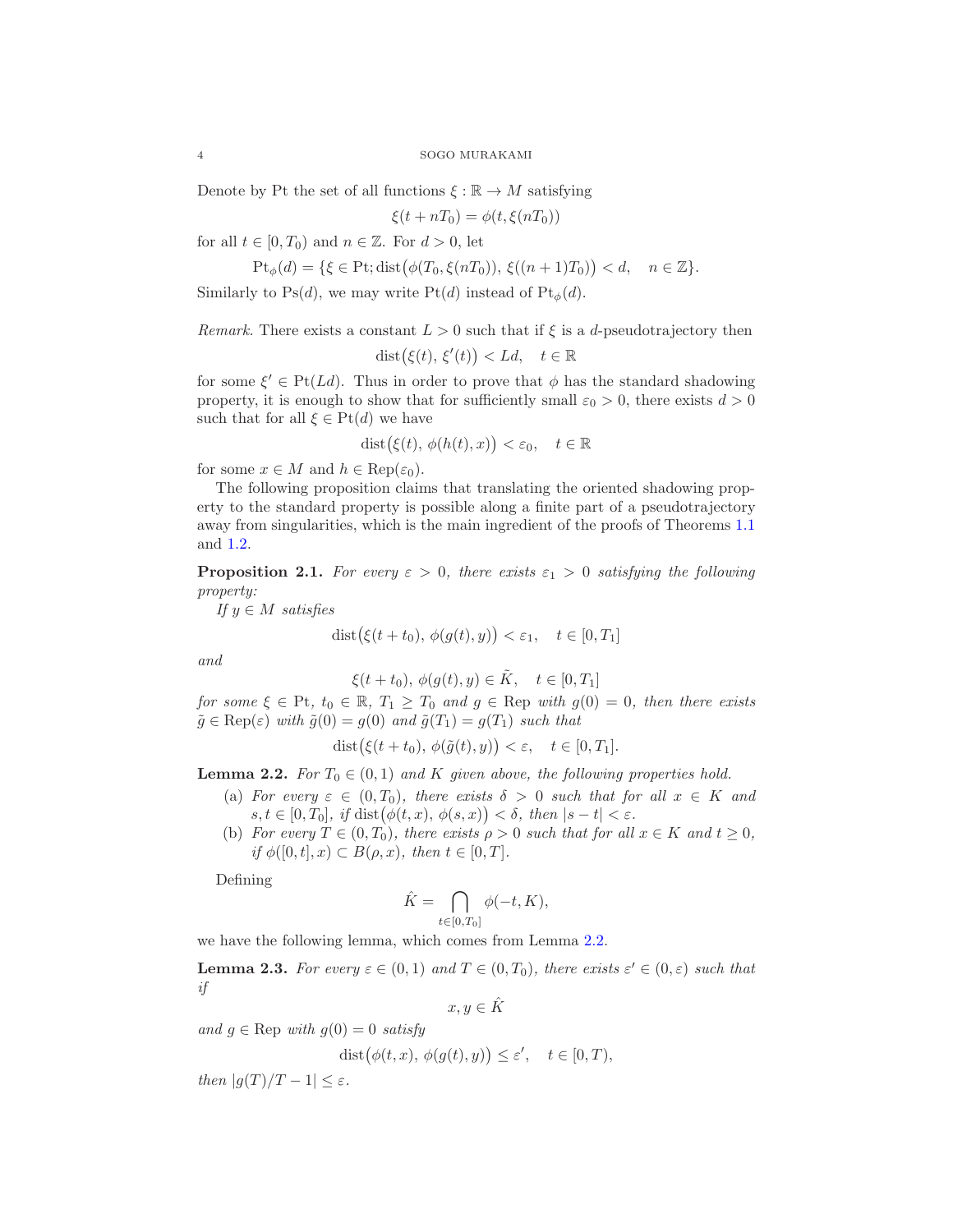The proofs of Lemmas  $2.2$  and  $2.3$  are essentially given in those of  $[1,$  Lemmas 3.3 and 3.4], respectively. In fact, the only difference of [1, Lemmas 3.3 and 3.4] from ours is that  $x \in X$ . However, the  $\phi$ -invariance of X is not essential in his proofs, whose arguments still work as well for  $x \in K$  as long as K is compact and away from singularities. Lemma 2.3 is proved from Lemma 2.2, but we use only Lemma 2.3 for the proof of Proposition 2.1 in the next section.

# 3. Proof of Proposition 2.1

In this section, we prove Proposition 2.1. Fix  $\varepsilon \in (0, 4/5)$ . There exists  $T \in$  $(0, T_0)$  with  $T_0/T \in \mathbb{Z}$  such that

$$
dist(x, \phi(t, x)) < \frac{\varepsilon}{4}, \quad t \in [0, 2T] \tag{3.1}
$$

for all  $x \in M$  and

$$
1 - \varepsilon \le (1 - \varepsilon/4) \frac{(1 - \varepsilon/4)(1 - 2T/T_0)}{1 + \varepsilon/4}
$$
  
< 
$$
< (1 + \varepsilon/4) \frac{(1 + \varepsilon/4)(1 + 2T/T_0)}{1 - \varepsilon/4} \le 1 + \varepsilon.
$$
 (3.2)

By Lemma 2.3, there exists  $\varepsilon' \in (0, \varepsilon/4)$  such that if  $x, y \in \hat{K}$  and  $g \in \text{Rep with}$  $g(0) = 0$  satisfy

$$
\text{dist}(\phi(\tau, x), \, \phi(g(\tau), y)) \le \varepsilon', \quad \tau \in [0, T),
$$

then

$$
|g(T)/T - 1| \le \frac{\varepsilon}{4}.\tag{3.3}
$$

Since  $\tilde{K}$  is compact, we can take  $\varepsilon_1 > 0$  so that if  $x, y \in \tilde{K}$  satisfy  $dist(x, y) \leq \varepsilon_1$ , then

$$
dist(\phi(t, x), \phi(t, y)) < \varepsilon', \quad t \in [-T, T]. \tag{3.4}
$$

Now, as the hypothesis of Proposition 2.1, suppose  $y \in M$  satisfies

$$
dist(\xi(t+t_0), \phi(g(t), y)) < \varepsilon_1, \quad t \in [0, T_1]
$$
\n(3.5)

and

$$
\xi(t+t_0), \, \phi(g(t),y) \in \tilde{K}, \quad t \in [0,T_1]
$$
\n(3.6)

for some  $\xi \in \text{Pt}$ ,  $t_0 \in \mathbb{R}$ ,  $T_1 \geq T_0$  and  $g \in \text{Rep with } g(0) = 0$ . Define  $\hat{g} \in \text{Rep by}$ 

$$
\hat{g}(t) = \begin{cases} t, & t \in (-\infty, 0], \\ g(t), & t \in [0, T_1], \\ g(T_1) + t - T_1, & t \in [T_1, \infty). \end{cases}
$$

Take  $t_x, t_y \in [0, T)$  such that

$$
\frac{t_0 - t_x}{T}, \frac{t_0 + T_1 + t_y}{T} \in \mathbb{Z},
$$

and let  $t'_0 = t_0 - t_x$  and  $T'_1 = T_1 + t_x + t_y$ . Set  $N = T'_1/T$ . Then for  $n = 0, 1, ..., N-1$ and  $\tau \in [0, T]$ , define

$$
g_n(\tau) = \hat{g}(\tau + t'_0 + nT - t_0) - \hat{g}(t'_0 + nT - t_0).
$$

Note that, by our choice of  $T'_1$  and  $t'_0$ , we have  $\xi(\tau + t'_0 + nT) = \phi(\tau, \xi(t'_0 + nT))$ for all  $n = 0, ..., N - 1$  and  $\tau \in [0, T)$ . Then using  $(3.4), (3.5)$  and  $(3.6)$ , we obtain

$$
dist(\xi(\tau + t'_0 + nT), \phi(g_n(\tau), \phi(\hat{g}(t'_0 + nT - t_0), y))) < \varepsilon', \quad \tau \in [0, T)
$$
 (3.7)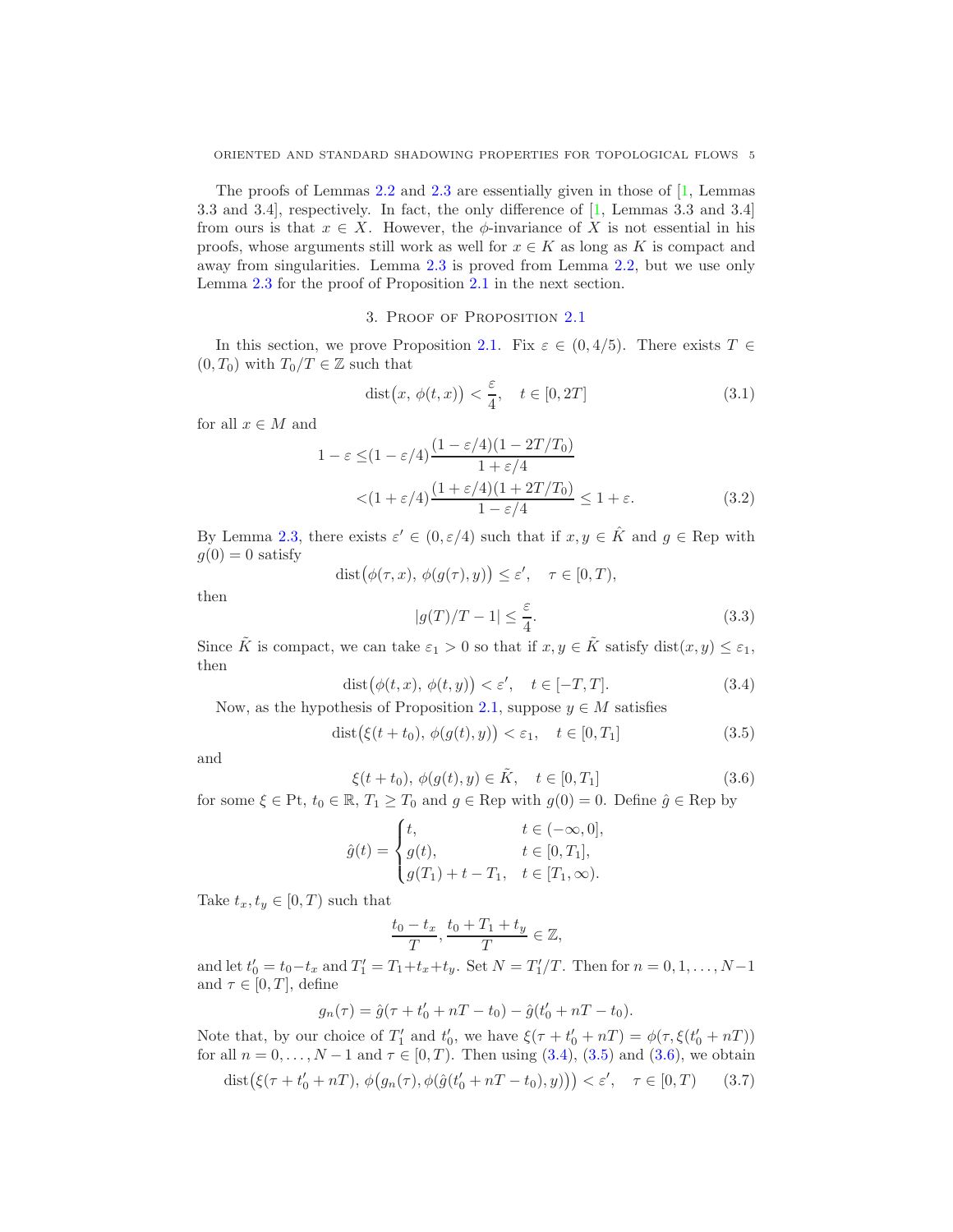and

$$
\xi(t'_0+nT),\,\phi(\hat g(t'_0+nT-t_0),y)\in\hat K.
$$

Thus (3.3) implies

$$
|g_n(T)/T - 1| \le \frac{\varepsilon}{4}
$$
\n(3.8)

for all  $n = 0, \ldots, N - 1$ . Define

$$
h(t'_0 + nT - t_0) = \hat{g}(t'_0 + nT - t_0)
$$

for each  $0 \le n \le N-1$  and extend h linearly between these points. Then h belongs to Rep( $\varepsilon/4$ ). Let  $t \in [t'_0 + nT - t_0, t'_0 + (n+1)T - t_0]$ . Since

$$
h(t),\,\hat{g}(t)\in [\hat{g}(t_0'+nT-t_0),\,\hat{g}(t_0'+(n+1)T-t_0)]
$$

and  $(3.8)$ , we have

$$
|h(t) - \hat{g}(t)| < 2T, \quad t \in [t_0' - t_0, t_0' + T_1' - t_0]. \tag{3.9}
$$

Therefore, we can apply  $(3.1)$  to have

$$
dist(\phi(\hat{g}(t), y), \phi(h(t), y)) < \varepsilon/4, \quad t \in [t'_0 - t_0, t'_0 + T'_1 - t_0].
$$

From this together with (3.7), it follows that

$$
dist(\xi(\tau + t'_0 + nT), \phi(h(\tau + t'_0 + nT - t_0), y))
$$
  
\n
$$
\leq dist(\xi(\tau + t'_0 + nT), \phi(\hat{g}(\tau + t'_0 + nT - t_0), y))
$$
  
\n
$$
+ dist(\phi(\hat{g}(\tau + t'_0 + nT - t_0), y), \phi(h(\tau + t'_0 + nT - t_0), y))
$$
  
\n
$$
\leq \varepsilon' + \varepsilon/4 \leq 2\varepsilon/4
$$
\n(3.10)

for all  $n = 0, 1, \ldots, N - 1$  and  $\tau \in [0, T)$ . Finally, define  $\tilde{g} : \mathbb{R} \to \mathbb{R}$  by

$$
\tilde{g}(t) = \begin{cases} t, & t \leq 0, \\ \frac{g(T_1)}{h(T_1) - h(0)} (h(t) - h(0)), & t \in [0, T_1], \\ g(T_1) + t - T_1, & t \geq T_1. \end{cases}
$$

Then, from (3.8) and the fact that  $h \in \text{Rep}(\varepsilon/4)$ , we have

$$
\frac{(1-\varepsilon/4)(1-2T/T_0)}{(1+\varepsilon/4)}
$$
\n
$$
\leq \frac{(1-\varepsilon/4)(1-2T/T_1)}{(1+\varepsilon/4)} \leq \frac{(1-\varepsilon/4)(T_1-2T)}{(1+\varepsilon/4)T_1} \leq \frac{g(T_1)}{h(T_1)-h(0)}
$$
\n
$$
\leq \frac{(1+\varepsilon/4)(T_1+2T)}{(1-\varepsilon/4)T_1} \leq \frac{(1+\varepsilon/4)(1+2T/T_1)}{(1-\varepsilon/4)} \leq \frac{(1+\varepsilon/4)(1+2T/T_0)}{(1-\varepsilon/4)}.
$$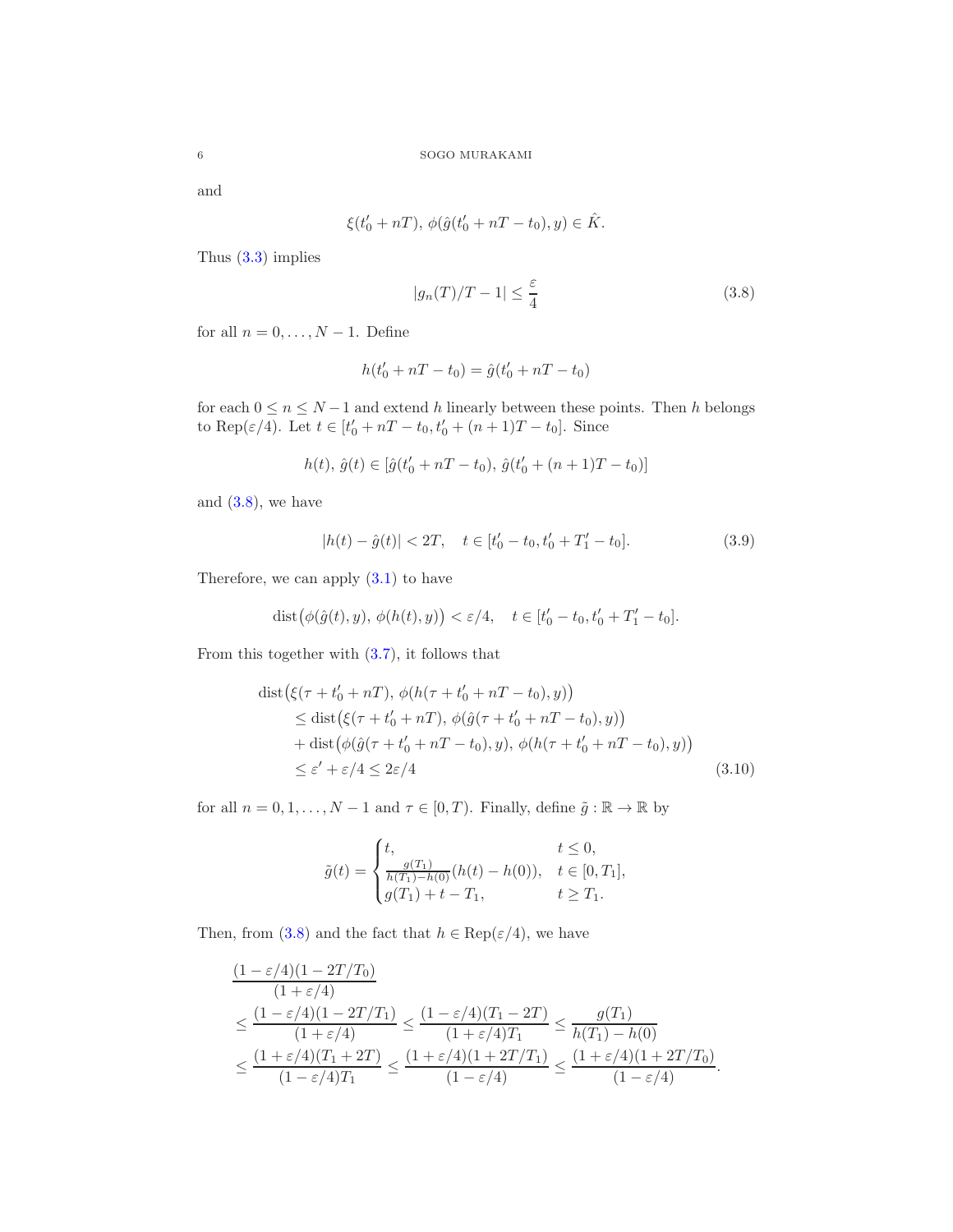Hence (3.2) implies  $\tilde{g} \in \text{Rep}(\varepsilon)$ . Applying inequality (3.9), we see that  $|h(0)-g(0)|$ ,  $|h(T_1) - g(T_1)| < 2T$ . Therefore, for  $t \in [0, T_1]$ ,

$$
|\tilde{g}(t) - h(t)| = \left| \left( \frac{g(T_1) - g(0)}{h(T_1) - h(0)} - 1 \right) (h(t) - h(0)) + (g(0) - h(0)) \right|
$$
  
\n
$$
= \left| \frac{g(T_1) - h(T_1) - (g(0) - h(0))}{h(T_1) - h(0)} (h(t) - h(0)) + (g(0) - h(0)) \right|
$$
  
\n
$$
= \left| \frac{h(t) - h(0)}{h(T_1) - h(0)} (g(T_1) - h(T_1) - (g(0) - h(0))) + (g(0) - h(0)) \right|
$$
  
\n
$$
= \left| \frac{h(t) - h(0)}{h(T_1) - h(0)} (g(T_1) - h(T_1)) + \left( 1 - \frac{h(t) - h(0)}{h(T_1) - h(0)} \right) (g(0) - h(0)) \right|
$$
  
\n
$$
\leq 2T.
$$
 (3.11)

Thus,  $(3.1)$ ,  $(3.10)$  and  $(3.11)$  imply that

$$
\begin{array}{rcl}\n\text{dist}\big(\xi(t+t_0), \, \phi(\tilde{g}(t), y)\big) & \leq & \text{dist}\big(\xi(t+t_0), \, \phi(h(t), y)\big) + \text{dist}\big(\phi(h(t), y), \, \phi(\tilde{g}(t), y)\big) \\
& < & \frac{2\varepsilon}{4} + \frac{\varepsilon}{4} < \varepsilon\n\end{array}
$$

for  $t \in [0, T_1]$ , finishing the proof.

# 4. Proof of Theorem 1.1.

In this section, we assume that  $\phi \in \text{OrientSh}(M)$  and  $\text{Sing}(\phi)$  consists of finite number of Lyapunov stable or Lyapunov unstable points. For  $p \in M$  and  $\varepsilon > 0$ , let

$$
\Omega^+(p,\varepsilon) = \{ \xi(t) \in M; \xi \in \text{Ps}(\varepsilon), \, \xi(0) \in B(\varepsilon, p), \, t \ge 0 \},
$$
  

$$
\Omega^-(p,\varepsilon) = \{ \xi(t) \in M; \xi \in \text{Ps}(\varepsilon), \, \xi(0) \in B(\varepsilon, p), \, t \le 0 \}.
$$

**Lemma 4.1.** *If*  $p \in \text{Sing}(\phi)$  *is Lyapunov stable (resp. Lyapunov unstable), then* 

$$
\bigcap_{n\geq 1} \Omega^+(p,1/n) = \{p\} \quad \bigg(\text{resp. } \bigcap_{n\geq 1} \Omega^-(p,1/n) = \{p\}\bigg).
$$

**Proof.** If this does not hold for a Lyapunov unstable point  $p$ , then we can choose

$$
x \in \bigcap_{n \ge 1} \Omega^+(p, 1/n)
$$

with  $x \neq p$ . Let  $r \in (0, \text{dist}(p, x)/2)$ . Then, by the Lyapunov stability, there exists  $\varepsilon \in (0, r)$  such that

$$
\phi(t, x) \in B(r, p), \quad t \ge 0 \tag{4.1}
$$

for all  $x \in B(\varepsilon, p)$ , Take  $n \geq 2/\varepsilon$  so that any  $\xi \in \text{Ps}(1/n)$  is  $\varepsilon/2$ -oriented shadowed. Since  $x \in \Omega^+(p,1/n)$ , there exists  $\xi \in Ps(1/n)$  such that  $\xi(0) \in B(1/n,p)$  and  $\xi(t_0) = x$  for some  $t_0 \geq 0$ . Since  $\xi \in \text{Ps}(\varepsilon/2)$ , we have  $h \in \text{Rep with } h(0) = 0$  and  $p_0 \in M$  satisfying

$$
\text{dist}\big(\xi(t), \,\phi(h(t), p_0)\big) < \frac{\varepsilon}{2}, \quad t \in \mathbb{R}.\tag{4.2}
$$

Then  $(4.2)$  and  $\xi(0) \in B(1/n, p)$  imply that

$$
dist(p_0, p) \leq dist(p_0, \xi(0)) + dist(\xi(0), p) \leq \varepsilon/2 + 1/n \leq \varepsilon.
$$

Thus it follows from (4.1) that

$$
\phi(h(t_0), p_0) \in \mathrm{Orb}^+(B(\varepsilon, p)) \subset B(r, p).
$$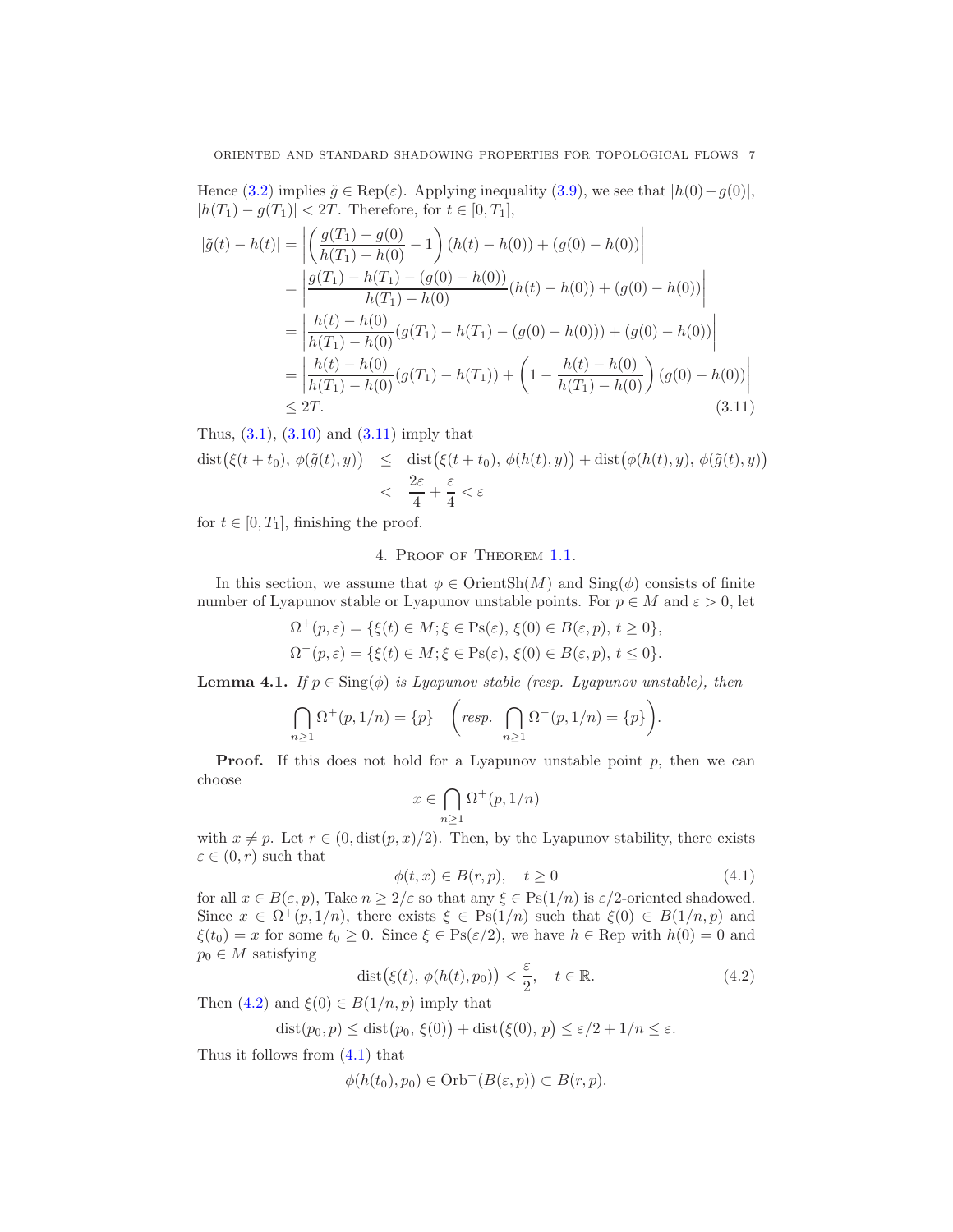This inclusion and (4.2) imply

$$
dist(p, x) \leq dist(p, \phi(h(t_0), p_0)) + dist(\phi(h(t_0), p_0), x)
$$
  
= dist(p, \phi(h(t\_0), p\_0)) + dist(\phi(h(t\_0), p\_0), \xi(t\_0))  
<  $r + \varepsilon/2 < 2r < dist(p, x),$ 

which is a contradiction. The proof for a Lyapunov unstable point is similar.  $\Box$ 

Fix  $\varepsilon_0 > 0$  such that

$$
3\varepsilon_0 < \min\{\text{dist}(p, q); p, q \in \text{Sing}(\phi), p \neq q\}.\tag{4.3}
$$

From Lemma 4.1, there exist  $d_0 > 0$ ,  $T_1 \in (0,1)$  and a neighborhood  $U_p$  of each  $p \in Sing(\phi)$  satisfying the following properties:

- (i) If p is Lyapunov stable and  $\xi \in Ps(d_0)$  satisfies  $\xi(0) \in U_p$ , then  $\xi(t) \in$  $B(\varepsilon_0/4, p)$  for  $t \ge -1$ .
- (ii) If p is Lyapunov unstable and  $\xi \in Ps(d_0)$  satisfies  $\xi(0) \in U_p$ , then  $\xi(t) \in$  $B(\varepsilon_0/4, p)$  for  $t \leq 1$ .
- (iii) If  $\xi(t_1) \in B(\varepsilon_0/4, p_1)$  and  $\xi(t_2) \in B(\varepsilon_0/4, p_2)$  for some  $\xi \in \text{Ps}(d_0)$  and  $p_1, p_2 \in \text{Sing}(\phi)$  with  $p_1 \neq p_2$ , then  $|t_1 - t_2| \geq T_1$ .

Take  $r_0 > 0$  satisfying  $B(3r_0, p) \subset U_p$  for all  $p \in Sing(\phi)$ , and set

$$
K = M \setminus \bigcup_{p \in \text{Sing}(\phi)} B(r_0, p).
$$

Let  $T_0 \in (0, T_1)$  be such that  $(2.1)$  holds for all  $x \in K$  and

$$
\tilde{K} \cup \bigcup_{p \in \text{Sing}(\phi)} B(2r_0, p) = M,\tag{4.4}
$$

where  $\tilde{K}$  is defined by (2.2).

Apply Proposition 2.1 with  $\varepsilon$  replaced by  $\varepsilon_0/4$  and let  $\varepsilon_1 > 0$  be the constant given by the propositon for  $\varepsilon = \varepsilon_0/4$ . Let  $d_1 > 0$  be such that any  $\xi \in Pt(d_1)$  is  $\min\{r_0, \varepsilon_0/4, \varepsilon_1\}$ -oriented shadowed and  $Pt(d_1) \subset Ps(d_0)$ , and let  $\xi \in Pt(d_1)$ . Then the proof of Teorem 1.1 is reduced to showing that  $\xi$  is  $\varepsilon_0$ -standard shadowed (see Remark in Section 2). The following claim is immediate.

**Claim 1.** *Assume that* p *is Lyapunov stable and*  $\xi(t) \in U_p$  *hold for some*  $t \in \mathbb{R}$ *. If* inf{ $t \in \mathbb{R}; \xi(t) \in U_p$ } > −∞*, then there exists*  $t_0 \in \mathbb{R}$  *such that* 

$$
\xi(t) \in B(\varepsilon_0/4, p), \quad t \ge t_0 \text{ and}
$$

$$
\xi(t) \notin U_p, \quad t \le t_0.
$$

In fact, letting  $t_0 = \inf\{t \in \mathbb{R}; \xi(t) \in U_p\} - 1/2$ , this claim follows from property (i) above. Define

$$
S(\xi) = \{ p \in \text{Sing}(\phi); \xi(t) \in U_p \text{ for some } t \in \mathbb{R} \}.
$$

Claim 1 shows that  $S(\xi)$  contains at most one Lyapunov stable point for otherwise we would have two Lyapunov stable points  $p, q \in S(\xi)$  for which  $\xi(t) \in B(\varepsilon_0/4, p) \cap$  $B(\varepsilon_0/4, q)$  holds for sufficiently large  $t \in \mathbb{R}$ , contradicting (4.3). Similarly,  $S(\xi)$ contains at most one Lyapunov unstable point.

Let us consider several possible cases.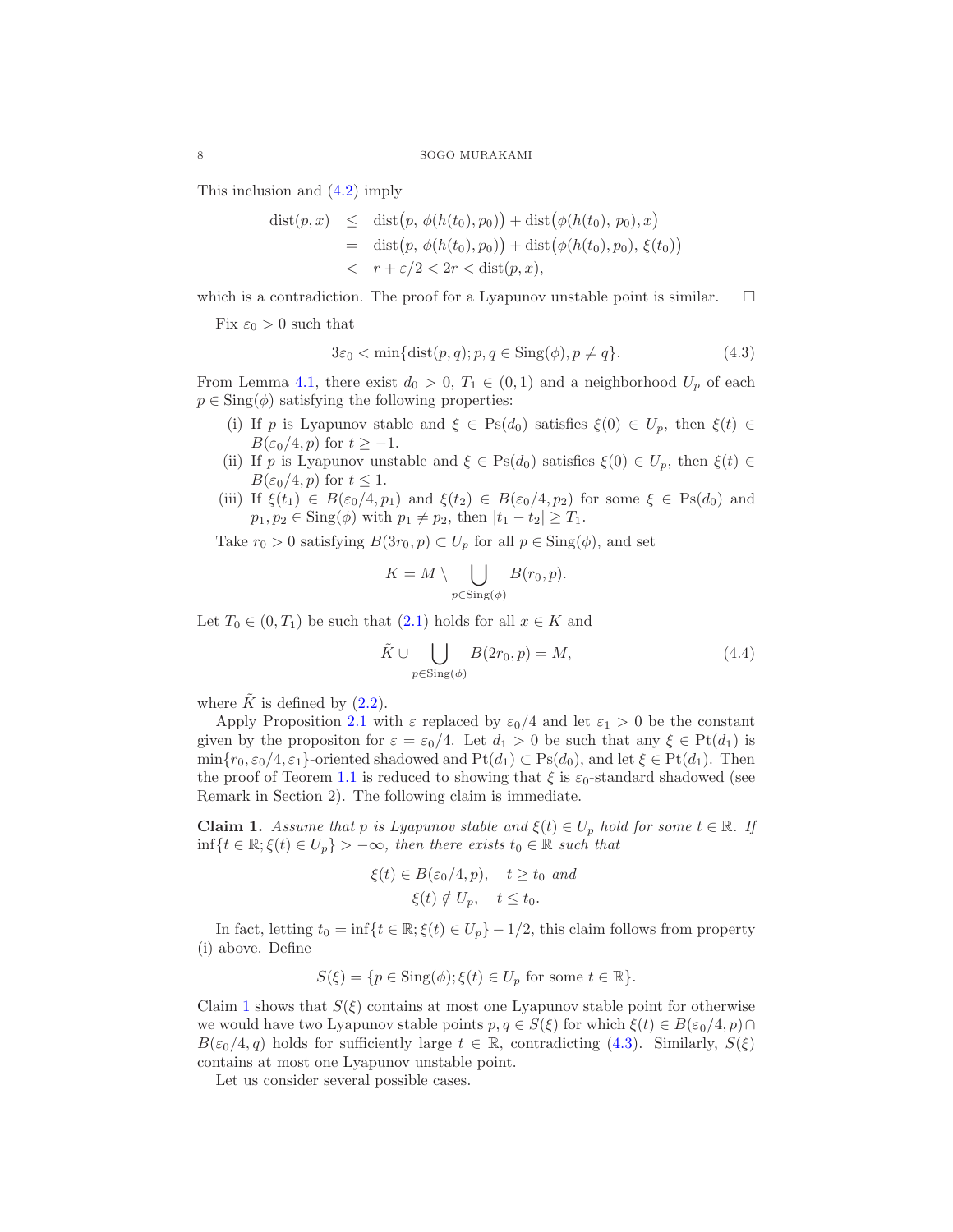*Case 1.*  $S(\xi) = \emptyset$ .

There exist  $h \in \text{Rep with } h(0) = 0, x_0 \in M \text{ and } t_0 \in \mathbb{R}$  such that

$$
dist(\xi(t+t_0), \phi(h(t), x_0)) < \min\{r_0, \varepsilon_0/4, \varepsilon_1\}, \quad t \in \mathbb{R}.
$$

Then it follows from (4.4) that  $\xi(t + t_0), \phi(h(t), x_0) \in \tilde{K}$  for all  $t \in \mathbb{R}$ . Then by applying Proposition 2.1 for  $[nT_0,(n+1)T_0], n \in \mathbb{Z}$  as  $[0,T_0]$  in the proposition, there exists  $h \in \text{Rep}(\varepsilon_0)$  such that

$$
\text{dist}(\xi(t+t_0), \, \phi(\tilde{h}(t), x_0)) < \varepsilon_0/4 < \varepsilon_0, \quad t \in \mathbb{R}.
$$

*Case 2.*  $S(\xi) = \{p\}$  with Lyapunov stable point p.

If  $\inf\{t \in \mathbb{R}; \xi(t) \in U_p\} = -\infty$ , then  $\xi(t) \in B(\varepsilon_0/4, p)$  for all  $t \in \mathbb{R}$ , and therefore

$$
\text{dist}(\xi(t), \, \phi(t, p)) < \frac{\varepsilon_0}{4}, \quad t \in \mathbb{R}.
$$

On the other hand if  $\inf\{t \in \mathbb{R}; \xi(t) \in U_p\} > -\infty$ , then from Claim 1 we have  $t_0 \in \mathbb{R}$  satisfying

$$
\xi(t) \in B(\varepsilon_0/4, p), \quad t \ge t_0 \tag{4.5}
$$

and

$$
\xi(t) \notin U_p, \quad t \le t_0.
$$

By the choice of  $d_1 > 0$ , there exist  $h \in \text{Rep with } h(0) = 0$  and  $x_0 \in M$  such that

$$
\text{dist}(\xi(t+t_0), \phi(h(t), x_0)) < \min\{r_0, \varepsilon_0/4, \varepsilon_1\}, \quad t \in \mathbb{R}.\tag{4.6}
$$

Then it follows from (4.4) that  $\xi(t + t_0), \phi(h(t), x_0) \in \tilde{K}$  for all  $t \leq 0$ . Then applying Proposition 2.1 again for  $[-(n+1)T_0, -nT_0]$ ,  $n = 0, 1, \ldots$ , as  $[0, T_1]$  in the proposition, we can find  $\tilde{h} \in \text{Rep}(\varepsilon_0)$  with  $\tilde{h}(0) = 0$  such that

$$
\text{dist}\big(\xi(t+t_0),\,\phi(\tilde{h}(t),x_0)\big)<\frac{\varepsilon_0}{4},\quad t\leq 0.\tag{4.7}
$$

When  $t \geq 0$ , (4.5) and (4.6) show that

$$
\begin{array}{rcl}\n\text{dist}(\xi(t+t_0), \, \phi(\tilde{h}(t), x_0)) & \leq & \text{dist}(\phi(\tilde{h}(t), x_0), \xi(h^{-1} \circ \tilde{h}(t) + t_0)) \\
& + & \text{dist}(\xi(t+t_0), \, p) + \text{dist}(p, \, \xi(h^{-1} \circ \tilde{h}(t) + t_0)) \\
& < & \frac{\varepsilon_0}{4} + \frac{\varepsilon_0}{4} + \frac{\varepsilon_0}{4}.\n\end{array}
$$

This and (4.7) imply that

$$
\text{dist}(\xi(t+t_0), \, \phi(\tilde{h}(t), x_0)) < \varepsilon_0, \quad t \in \mathbb{R}.
$$

*Case 3.*  $S(\xi) = \{p\}$  with Lyapunov unstable point p. This case can be argued similarly to Case 2.

*Case 4.*  $S(\xi) = \{p, q\}$  with p and q, Lyapunov stable and Lyapunov unstable, respectively.

Using Claim 1, we have  $t_0, t_1 \in \mathbb{R}$  such that

$$
\xi(t) \in B(\varepsilon_0/4, p), \quad t \ge t_0, \xi(t) \notin U_p, \quad t \le t_0
$$

and

$$
\xi(t) \in B(\varepsilon_0/4, q), \quad t \le t_1,
$$
  

$$
\xi(t) \notin U_q, \quad t \ge t_1.
$$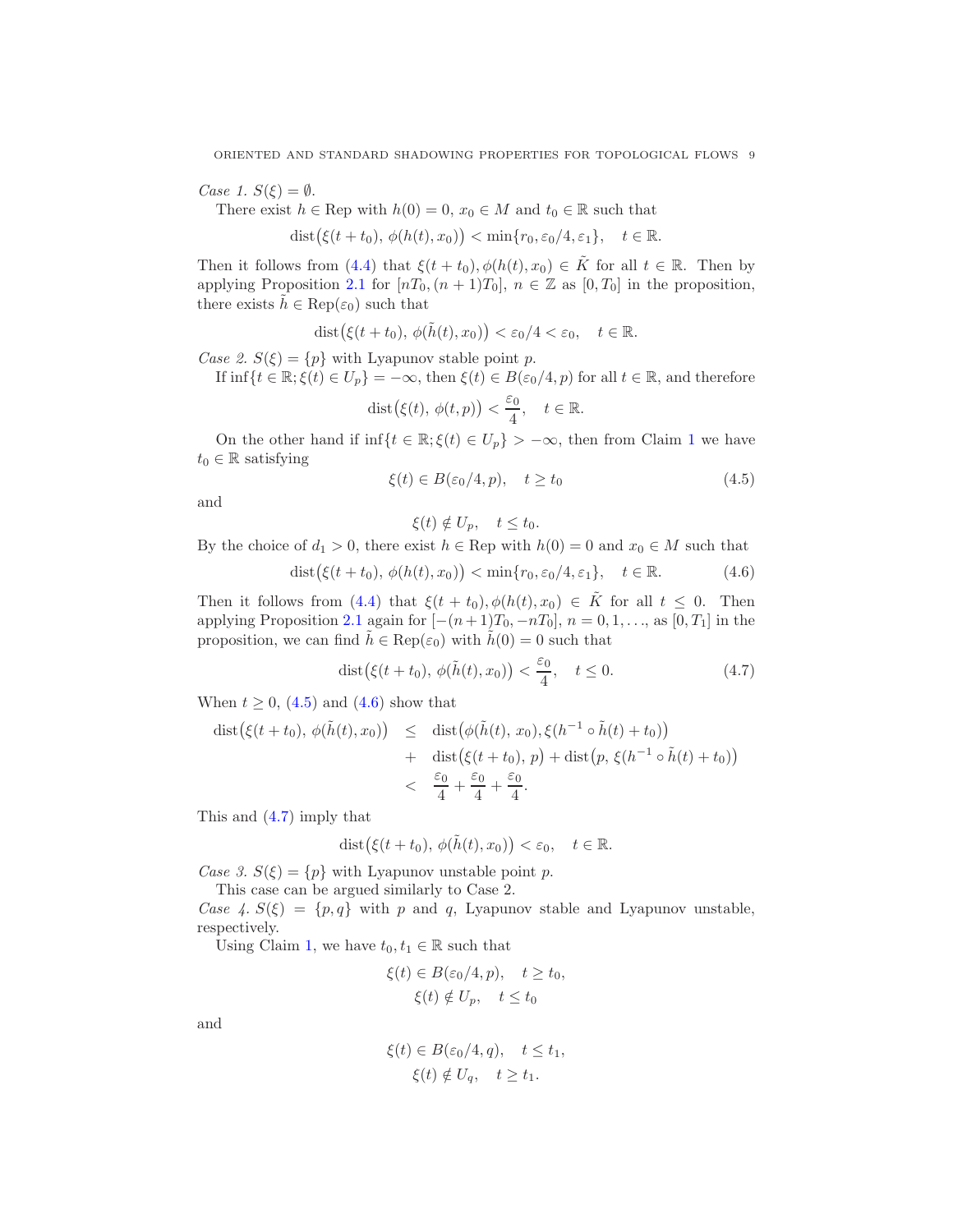Then property (iii) implies  $t_0-t_1 \geq T_0$ . By the choice of  $d_1 > 0$ , there exist  $h \in \text{Rep}$ with  $h(0) = 0$  and  $x_0 \in M$  such that

$$
dist(\xi(t+t_1), \phi(h(t), x_0)) < \min\{r_0, \varepsilon_0/4, \varepsilon_1\}, \quad t \in \mathbb{R}.
$$

Then it follows from (4.4) that

$$
\xi(t+t_1), \, \phi(h(t), x_0) \in \tilde{K}, \quad t \in [0, t_0 - t_1].
$$

Now, by the choice of  $\varepsilon_1$ , we can apply Proposition 2.1 to have  $\tilde{h} \in \text{Rep}(\varepsilon_0)$  with  $h(0) = 0$  and  $h(t_0 - t_1) = h(t_0 - t_1)$  such that

dist
$$
(\xi(t+t_0), \phi(\tilde{h}(t), x_0)) < \frac{\varepsilon_0}{4}, \quad t \in [0, t_0 - t_1].
$$

Finally, by the same argument as in Case 2, we obtain

$$
\text{dist}(\xi(t+t_0), \, \phi(\tilde{h}(t), x_0)) < \varepsilon_0, \quad t \in (-\infty, 0] \cup [t_0 - t_1, \infty).
$$

This completes the proof of Theorem 1.1.

## 5. Prooof of Theorem 1.2

Let  $M = M_1 \times M_2$  and let  $\mathbf{pr}_i : M \to M_i$  be the *i*-th projection map for  $i = 1, 2$ . Define a distance function dist :  $M \times M \to \mathbb{R}$  by

$$
dist(x, y) = \max\{dist_1(\mathbf{pr}_1(x), \mathbf{pr}_1(y)), dist_2(\mathbf{pr}_2(x), \mathbf{pr}_2(y))\}.
$$

Let  $\phi = \phi_1 \times \phi_2$  with  $\phi_i$ ,  $i = 1, 2$  given in the hypothesis of Theorem 1.2. Note that if  $\xi \in \mathrm{Ps}_{\phi}(d)$ , then  $\mathbf{pr}_i \circ \xi \in \mathrm{Ps}_{\phi_i}(d)$  for  $i = 1, 2$  and  $d > 0$ . Set  $\xi_i = \mathbf{pr}_i \circ \xi$ for  $i = 1, 2$ . Take  $\varepsilon_0 > 0$  satisfying (4.3). In the following lemma, we deal with a flow  $\phi_2$  on  $M_2$ , claiming that  $\xi_2 \in \mathrm{Ps}_{\phi_2}(d)$  with small d stays near the singularities when  $|t|$  is large enough.

**Lemma 5.1.** *There exist*  $d_0 \in (0, \epsilon_0/4)$ ,  $T_1 \in (0, 1)$  *and a neighborhood*  $U_p$  *of each*  $p \in Sing(\phi_2)$  *satisfying properties* (i), (ii) *and* (iii) *in Section* 4 *with*  $\phi$  *replaced by*  $\phi_2$ .

**Proof.** Let  $p \in \text{Sing}(\phi_2)$  be Lyapunov stable. Then there exists  $\delta > 0$  such that

$$
\phi(t, x) \in B(\varepsilon_0/8, p), \quad t \ge 0 \tag{5.1}
$$

for every  $x \in \overline{B(\delta, p)}$ . Let  $\delta' > 0$  be such that

$$
\phi(t, x) \in B(\delta/2, p), \quad t \ge 0
$$

for every  $x \in B(\delta', p)$ . By the choice of  $\varepsilon_0$  and the fact that  $\text{Sing}(\phi_2) = L(\phi_2)$ , the ω-limit set of x is  ${p}$  for  $x ∈ \overline{B(\delta, p)}$ . Thus, there exist a neighborhood  $U_x$  of x in  $\overline{B(\delta, p)}$  and  $T_x > 0$  such that

$$
\phi_2(T_x, y) \in B(\delta', p)
$$

for all  $y \in U_x$ . By the compactness of  $\overline{B(\delta, p)}$  we can take  $T > 0$  such that

$$
\phi_2(T, x) \in B(\delta/2, p) \tag{5.2}
$$

for all  $x \in \overline{B(\delta, p)}$ . Let  $d_0 \in (0, \varepsilon_0/4)$  be such that

$$
dist_2(\phi_2(t, \xi_2(t_0)), \xi_2(t+t_0)) < \min{\{\varepsilon_0/8, \delta/2\}}, \quad t \in [0, T]
$$
 (5.3)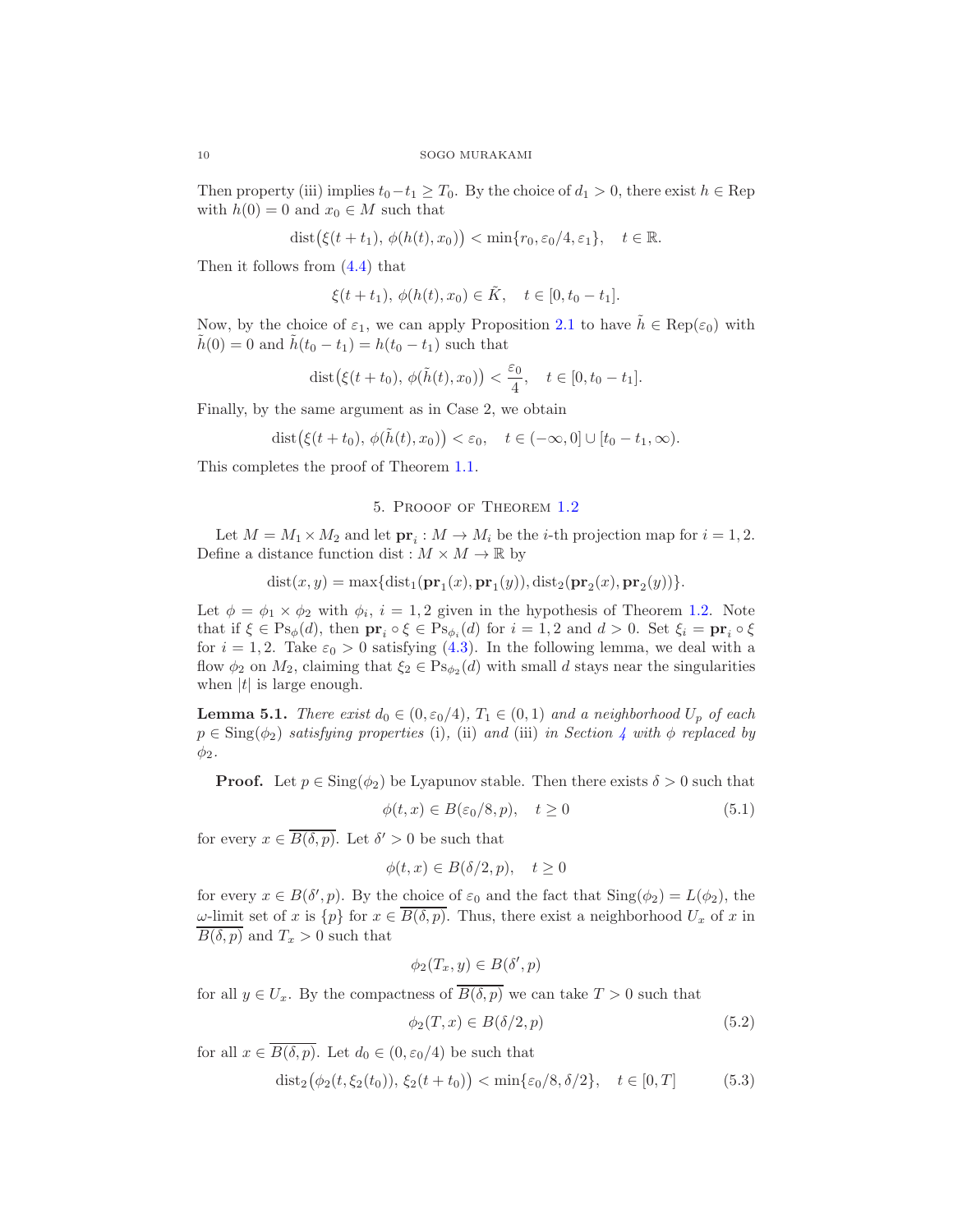for every  $\xi_2 \in \mathrm{Ps}_{\phi_2}(d_0)$  with  $\xi_2(t_0) \in B(\delta, p)$ . If  $\xi_2(t_0) \in B(\delta, p)$  hold for some  $t_0 \in \mathbb{R}$ , then by  $(5.3)$  and  $(5.1)$ , we have

$$
\begin{aligned} \text{dist}_2(\xi_2(t+t_0), \, p) &\leq \text{dist}_2(\xi_2(t+t_0), \, \phi_2(t, \xi_2(t_0))) + \text{dist}_2(\phi_2(t, \xi_2(t_0)), \, p) \\ &< \frac{\varepsilon_0}{8} + \frac{\varepsilon_0}{8} = \frac{\varepsilon_0}{4} \end{aligned}
$$

for  $t \in [0, T]$ . Moreover, by  $(5.3)$  and  $(5.2)$ ,

$$
\begin{aligned} \text{dist}_2(\xi_2(T+t_0), p) &\leq \text{dist}_2(\xi_2(T+t_0), \phi_2(T, \xi_2(t_0))) + \text{dist}_2(\phi_2(T, \xi_2(t_0)), p) \\ &< \frac{\delta}{2} + \frac{\delta}{2} = \delta. \end{aligned}
$$

From these inequalities, we can make an inductive argument to have

$$
dist_2(\xi_2(t+t_0), p) < \frac{\varepsilon_0}{4}, \quad t \ge 0.
$$

Let  $\delta'' \in (0, \delta)$  be such that

$$
\xi_2(t) \in B(\varepsilon_0/4, p), \quad t \in [-1, 0]
$$

when  $\xi_2 \in \text{Ps}_{\phi_2}(d_0)$  with  $\xi_2(0) \in B(\delta'', p)$ . Then setting  $U_p = B(\delta'', p)$  we obtain property (i).

The proof of property (ii) is similar, and that of property (iii) is trivial making  $d_0 > 0$  smaller if necessary.

Take  $r_2 > 0$  so small that

$$
B(4r_2, p) \subset U_p \tag{5.4}
$$

for every  $p \in \text{Sing}(\phi_2)$ . Let

$$
F = M_2 \setminus \bigcup_{p \in \text{Sing}(\phi_2)} B(r_2, p).
$$

In the proof of the following claim, we need the hypothesis  $\text{Sing}(\phi_2) = L(\phi_2)$ .

**Claim 2.** *There exist*  $d_1 \in (0, d_0)$  *and*  $S_0 > 0$  *such that* if  $\xi_2 \in \text{Ps}_{\phi_2}(d_1)$  *with*  $\xi_2(s_0) \in F$  *for some*  $s_0 \in \mathbb{R}$ *, then we have a Lyapunov unstable point* p and a *Lyapunov stable point* q *satisfying*

$$
\xi_2(t+s_0) \in B(r_2, p), \quad t \le -S_0,\tag{5.5}
$$

$$
\xi_2(t+s_0) \in B(r_2, q), \quad t \ge S_0 \tag{5.6}
$$

*and*

$$
dist_2(\xi_2(t+s_0), \phi_2(t, \xi_2(s_0))) < \min\{r_2, \varepsilon_0/4\}, \quad t \in [-S_0, 2S_0].
$$
 (5.7)

This claim can be shown as follows. As proved in Lemma 5.1, there exist  $r > 0$ and  $d > 0$  satisfying the following properties:

- (i') If q is Lyapunov stable and  $\xi_2 \in \text{Ps}_{\phi_2}(d)$  satisfies  $\xi(0) \in B(r, q)$ , then  $\xi_2(t) \in B(r_2, q)$  for  $t \geq 0$ .
- (ii) If p is Lyapunov unstable and  $\xi_2 \in \text{Ps}_{\phi_2}(d)$  satisfies  $\xi(0) \in B(r, p)$ , then  $\xi_2(t) \in B(r_2, p)$  for  $t \leq 0$ .

Since  $\text{Sing}(\phi_2) = L(\phi_2)$ , for every  $x \in F$ , the  $\alpha$ -limit set of x is a Lyapunov unstable point and the  $\omega$ -limit set of x is a Lyapunov stable one. Thus, there exists  $S_0 > 0$ such that if  $x \in F$  then

$$
\phi_2([-S_0, 0), x) \cap B(r/2, p) \neq \emptyset \tag{5.8}
$$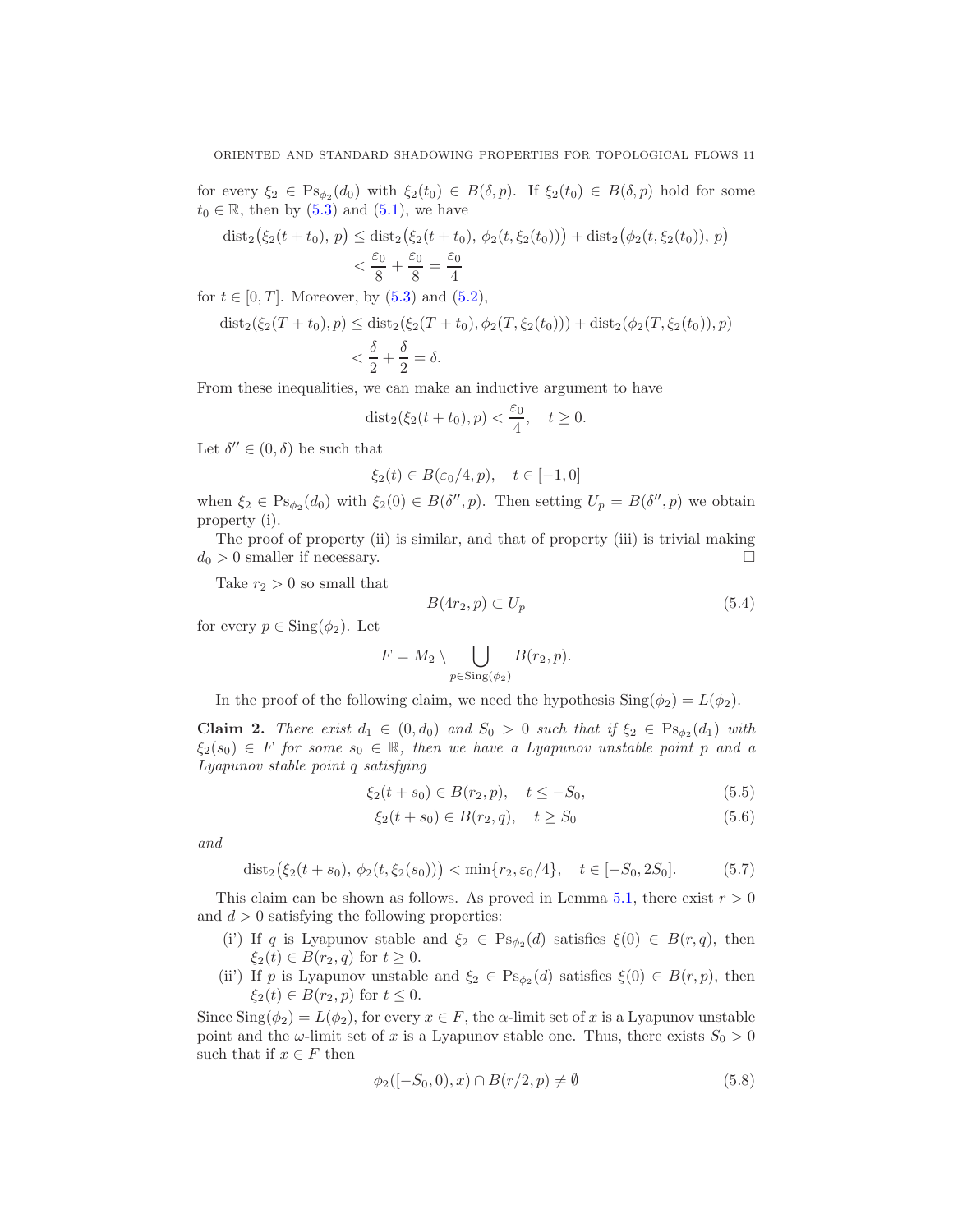for some Lyapunov unstable point  $p$ , and

$$
\phi_2((0, S_0], x) \cap B(r/2, q) \neq \emptyset
$$

for some Lyapunov stable point q. Let  $d_1 \in (0,d)$  be such that if  $\xi_2 \in \text{Ps}_{\phi_2}(d_1)$ with  $\xi_2(s_0) \in F$  for some  $s_0 \in \mathbb{R}$ , then

$$
\text{dist}_2\big(\xi_2(t+s_0), \phi_2(t,\xi_2(s_0))\big) < \min\{r_2, \varepsilon_0/4\} \quad t \in [-S_0, 2S_0].\tag{5.9}
$$

By (5.8), there exists  $t_0 \in [-S_0, 0)$  such that

$$
\phi_2(t_0, \xi_2(s_0)) \in B(r/2, p)
$$

for some Lyapunov unstable point  $p$ . This and  $(5.9)$  imply that

$$
dist_2(p, \xi_2(t_0+s_0)) \leq dist_2(p, \phi_2(t_0, \xi_2(s_0))) + dist_2(\phi_2(t_0, \xi_2(s_0)), \xi_2(t_0+s_0))
$$
  

$$
< r/2 + r/2 = r.
$$

From this, we have  $\xi_2(t_0 + s_0) \in B(r, p)$  and then the property (i') gives (5.5) because  $t_0 \geq -S_0$ . The proof of (5.6) is similar, and (5.7) follows from (5.9).

In the following lemma, we deal with a flow  $\phi_1 \in M_1$ . Although there is no assumption on the singularities of  $\phi_1$ , the lemma claims that when  $\xi_1 \in \mathrm{Ps}_{\phi_1}$  passes through a small neighborhood of a singularity,  $\xi_1(t)$  and its shadowing trajectory stay near the singularity for all  $t$  in some interval of  $\mathbb{R}$ .

**Lemma 5.2.** *There exist*  $\varepsilon_1 > 0$  *and a neighborhood*  $V_p$  *of each*  $p \in \text{Sing}(\phi_1)$  *such that if*  $\xi_1 \in \mathrm{Ps}_{\phi_1}(d_1)$  *satisfies*  $\xi_1(s_0) \in V_p$  *for some*  $s_0 \in \mathbb{R}$  *and* 

$$
dist_1(\xi_1(t+s_0), \phi_1(h(t), x_0)) < \varepsilon_1, \quad t \in \mathbb{R}
$$

*for some*  $h \in \text{Rep with } h(0) = 0$  *and*  $x_0 \in M_1$ *, then there exist*  $t_0 < -S_0$  *and*  $t_1 > S_0$  *such that* 

$$
\xi_1(t+s_0), \phi_1(h(t), x_0) \in B(\varepsilon_0/2, p), \quad t \in [t_0, t_1]
$$
\n(5.10)

*and*

$$
\min_{i=0,1} |h(t_i)| \ge S_0.
$$

**Proof.** Take  $r > 0$  such that if  $\xi_1 \in \text{Ps}_{\phi_1}(d_1)$  satisfies  $\xi_1(s_0) \in B(r, p)$  for some  $s_0 \in \mathbb{R}$  then

$$
\xi_1(t+s_0) \in B(\varepsilon_0/4, p), \quad t \in [-S_0 - 1, S_0 + 1]. \tag{5.11}
$$

Put  $V_p = B(r/2, p)$  and  $\varepsilon_1 = \min\{r/2, \varepsilon_0/4\}$ . As in the hypothesis, suppose that  $\xi_1(s_0) \in V_p$  and

$$
dist_1(\xi_1(t+s_0), \phi_1(h(t), x_0)) < \varepsilon_1, \quad t \in \mathbb{R}.
$$

Then  $\xi_1(s_0), x_0 \in B(r, p)$ . Let

$$
t_1 = \max\{S_0 + 1, \, h^{-1}(S_0)\}
$$

and let

$$
t_0 = \min\{-S_0 - 1, h^{-1}(-S_0)\}.
$$

Then it follows from (5.11) that either  $\xi_1(t + s_0)$  or  $\phi_1(h(t), x_0)$  is contained in  $B(\varepsilon_0/4, p)$  for any  $t \in [t_0, t_1]$ . Since  $\varepsilon_1 \leq \varepsilon_0/4$ , we have  $(5.10)$ . In addition,  $t_1 \geq h^{-1}(S_0)$  and  $t_0 \leq h^{-1}(-S_0)$  yield the conclusion.

Take  $r_1 > 0$  satisfying

$$
B(3r_1, p) \subset V_p
$$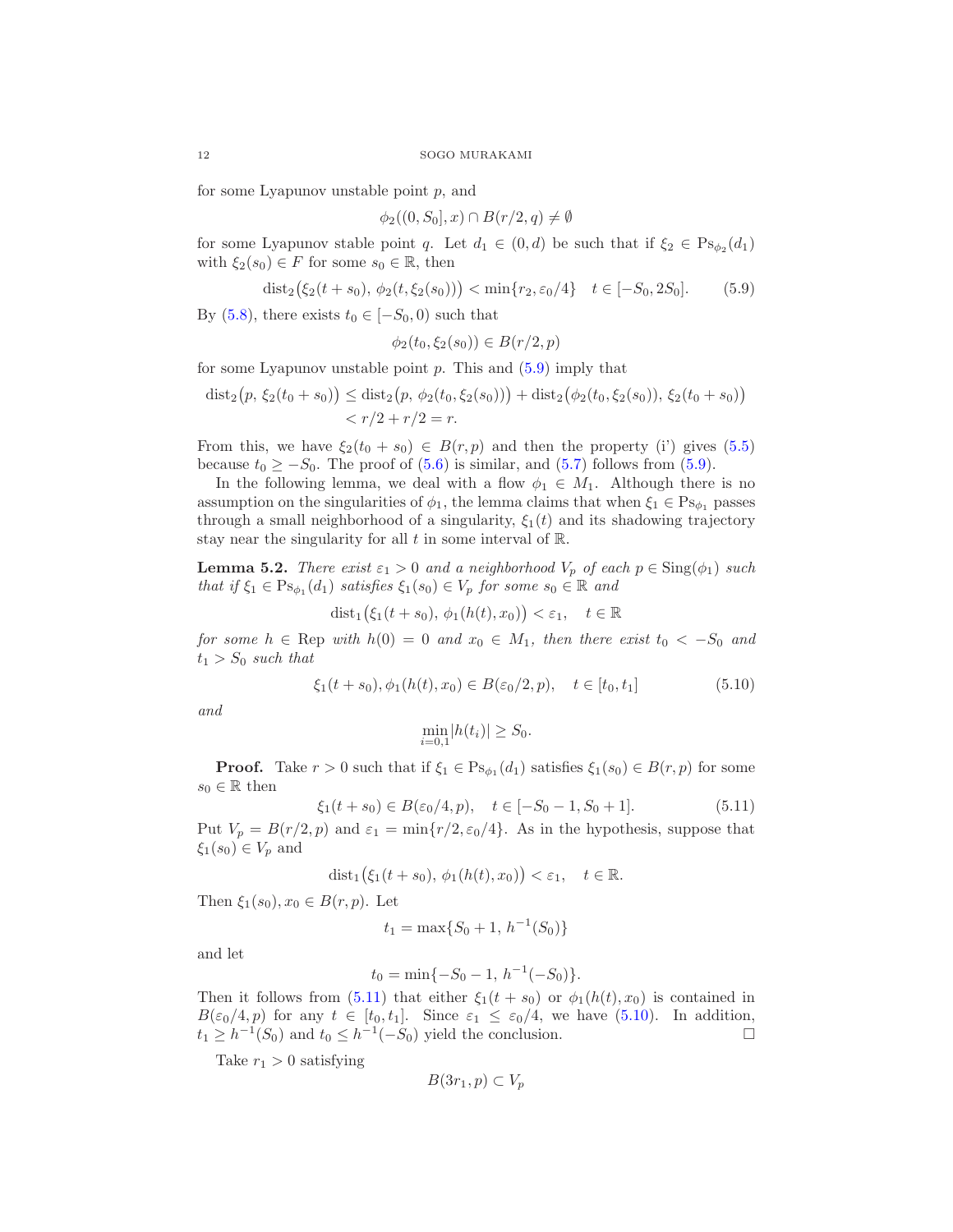for every  $p \in Sing(\phi_1)$ , and let

$$
K = M_1 \setminus \bigcup_{p \in \text{Sing}(\phi_1)} B(r_1, p).
$$

Then choose  $T_0 \in (0, T_1)$  depending on  $r_1$  so small that  $(2.1)$  holds for all  $x \in K$ and

$$
\tilde{K} \cup \bigcup_{p \in \text{Sing}(\phi_1)} B(2r_1, p) = M_1,
$$

where  $\tilde{K}$  is given by (2.2).

Let  $\tau_0 > 0$  be such that

$$
\sup_{x \in M} \{ \text{dist}(x, \phi(t, x)) \} < \min \{ r_2, \varepsilon_0/4 \}, \quad t \in [0, \tau_0]. \tag{5.12}
$$

Now apply Proposition 2.1 to  $(M_1, \phi_1)$  with  $\varepsilon$  replaced by  $\min\{r_1, r_2, \varepsilon_1, \varepsilon_0/4, \tau_0/(2S_0)\}\$ and let

$$
\varepsilon_2 \in (0, \min\{r_1, r_2, \varepsilon_1, \varepsilon_0/4, \tau_0/(2S_0)\})
$$

be the constant given by the proposition for  $\varepsilon = \min\{r_1, r_2, \varepsilon_1, \varepsilon_0/4, \tau_0/(2S_0)\}.$ 

Take  $d_2 \in (0, \min\{d_1, r_2/2\})$  satisfying  $Pt_{\phi}(d_2) \subset Ps_{\phi}(d_1)$ . Making  $d_2 > 0$ smaller if necessary, we may assume that every  $\xi_1 \in Pt_{\phi_1}(d_2)$  is  $\varepsilon_2$ -oriented shadowed and every  $\xi_2 \in \text{Pt}_{\phi_2}(d_2)$  satisfies

$$
\inf\{t \in \mathbb{R}; \xi_2(t) \in U_p \text{ for some } p \in \text{Sing}(\phi_2)\} = -\infty,
$$
\n(5.13)

$$
\sup\{t \in \mathbb{R}; \xi_2(t) \in U_p \text{ for some } p \in \text{Sing}(\phi_2)\} = \infty. \tag{5.14}
$$

Let  $\xi \in \text{Pt}_{\phi}(d_2)$ . The proof of Teorem 1.2 is reduced to showing that  $\xi$  is  $\varepsilon_0$ -oriented shadowed (see the Remark in Section 2).

We need to consider two cases. The first one is:

*Case 1.* There exists  $s_0 \in \mathbb{R}$  such that  $\xi(s_0) \in B(3r_1, \text{Sing}(\phi_1)) \times F$ . Let  $p_1 \in \text{Sing}(\phi_1)$  satisfy

$$
\xi(s_0) \in B(3r_1, p_1) \times F \subset V_{p_1} \times F.
$$

By the choice of  $d_2 > 0$ , we can take  $h \in \text{Rep with } h(0) = 0$  and  $x_0 \in M_1$  such that

$$
dist_1(\xi_1(t+s_0), \phi_1(h(t), x_0)) < \varepsilon_2, \quad t \in \mathbb{R}.
$$
 (5.15)

Then Lemma 5.2 implies that there exist  $t_0 < -S_0$  and  $t_1 > S_0$  such that

$$
\xi_1(t+s_0), \phi_1(h(t), x_0) \in B(\varepsilon_0/2, p_1), \quad t \in [t_0, t_1]
$$
\n
$$
(5.16)
$$

and

$$
\min_{i=0,1} |h(t_i)| \ge S_0.
$$

Define  $\hat{h} \in \text{Rep}$  by

$$
\hat{h}(t) = \begin{cases}\n h(t), & t \leq t_0, \\
 \frac{S_0 + h(t_0)}{S_0 + t_0}(t - t_0) + h(t_0), & t \in [t_0, -S_0], \\
 t, & t \in [-S_0, S_0], \\
 \frac{h(t_1) - S_0}{t_1 - S_0}(t - S_0) + S_0, & t \in [S_0, t_1], \\
 h(t), & t \geq t_1.\n\end{cases}
$$

Then let us prove that

$$
\text{dist}\big(\xi(t+s_0),\,\phi(\hat{h}(t),(x_0,\xi_2(s_0)))\big)<\varepsilon_0,\quad t\in\mathbb{R}.\tag{5.17}
$$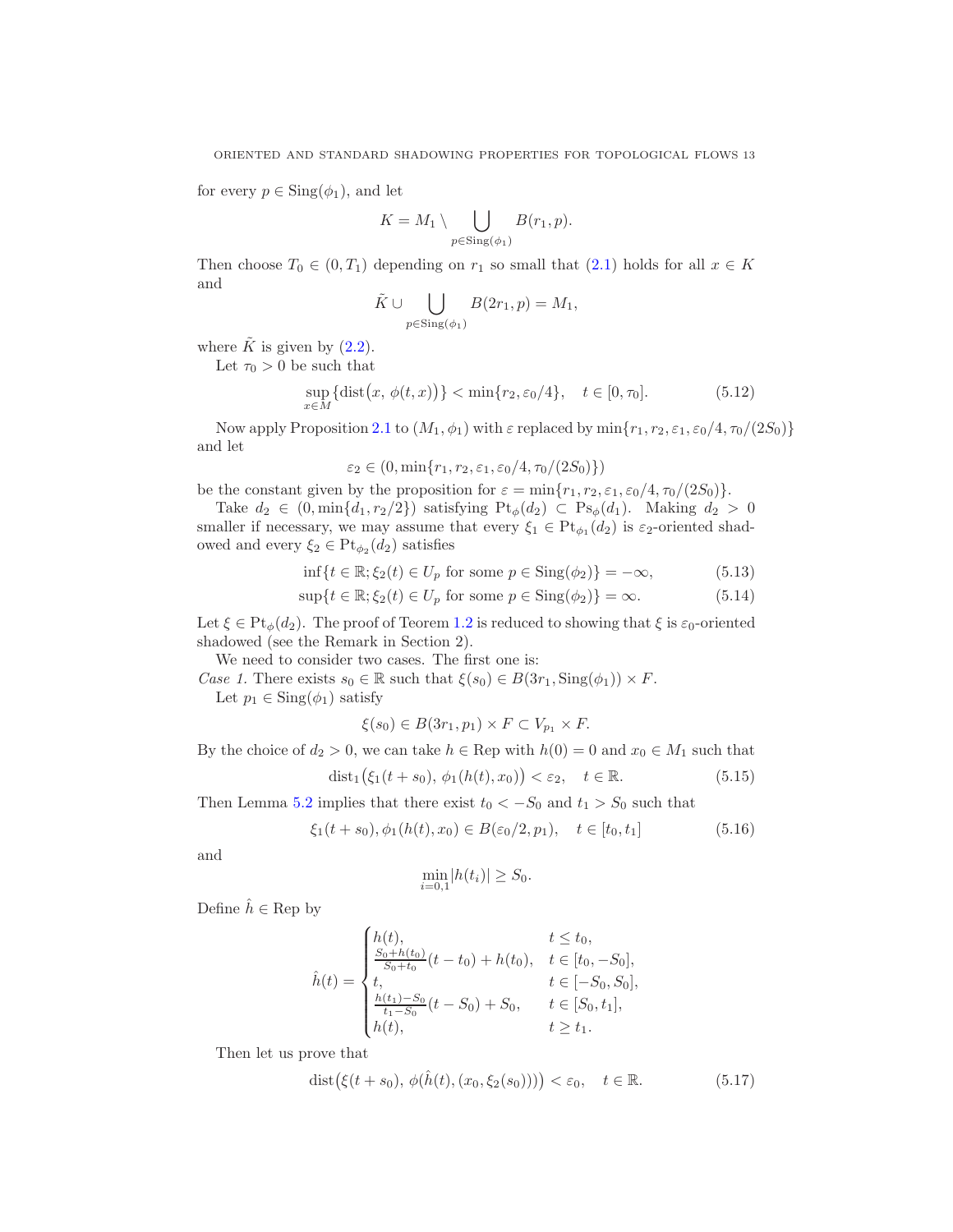By  $(5.16)$ , we have

 $\text{dist}_1(\xi_1(t+s_0), \phi_1(\hat{h}(t), x_0)) \leq \text{dist}_1(\xi_1(t+s_0), p_1) + \text{dist}_1(p_1, \phi_1(\hat{h}(t), x_0)) < \varepsilon_0$ 

for  $t \in [t_0, t_1]$ . From (5.15) and the choice of  $\varepsilon_2$  it follows that

$$
\mathrm{dist}_1(\xi_1(t+s_0), \phi_1(\hat{h}(t), x_0)) < \varepsilon_0, \quad t \in (-\infty, t_0] \cup [t_1, \infty).
$$

Combining these two inequalities, we get

$$
dist_1(\xi_1(t+s_0), \phi_1(\hat{h}(t), x_0)) < \varepsilon_0, \quad t \in \mathbb{R}.
$$
\n
$$
(5.18)
$$

On the other hand, since  $\xi_2(s_0) \in F$ , there exist  $p, q \in Sing(\phi_2)$  such that  $(5.5)$ , (5.6) and (5.7) hold.

Then, by  $(5.6)$  and  $(5.7)$ ,

$$
\xi_2(S_0+s_0), \phi_2(h(S_0), \xi_2(s_0)) \in B(2r_2, q) \subset U_q,
$$

and therefore using Lemma 5.1 with respect to property (i), we get

$$
\text{dist}_2(\xi_2(t+s_0), \phi_2(\hat{h}(t), \xi_2(s_0))) \leq \text{dist}_2(\xi_2(t+s_0), q) + \text{dist}_2(q, \phi_2(\hat{h}(t), \xi_2(s_0)))
$$

$$
< \frac{\varepsilon_0}{4} + \frac{\varepsilon_0}{4} = \frac{2\varepsilon_0}{4}
$$

for  $t \geq S_0$ . Similarly using Lemma 5.1 with respect to property (ii), we get

$$
dist_2(\xi_2(t+s_0), \phi_2(\hat{h}(t), \xi_2(s_0))) < \frac{2\varepsilon_0}{4}, \quad t \le -S_0.
$$

From these inequalities and (5.7), it follows that

$$
dist(\xi_2(t+s_0), \phi_2(\hat{h}(t), \xi_2(s_0))) < \varepsilon_0, \quad t \in \mathbb{R},
$$

which together with  $(5.18)$  imply  $(5.17)$ .

*Case 2.* For every  $t \in \mathbb{R}$ ,  $\xi(t) \notin B(3r_1, \text{Sing}(\phi_1)) \times F$ .

Define

$$
S_2(\xi) = \{ p \in \text{Sing}(\phi_2); \xi_2(t) \in U_p \text{ for some } t \in \mathbb{R} \}.
$$

As proved in Section 4,  $S_2(\xi)$  contains at most one Lyapunov stable point, and so does for Lyapunov unstable point. Therefore (5.13) implies  $S_2(\xi) \neq \emptyset$ .

Since  $\xi_1 \in \text{Pt}_{\phi_1}(d_2)$ , the choice of  $d_2 > 0$  implies that there exist  $g \in \text{Rep and}$  $x_1 \in M_1$  such that

$$
dist_1(\xi_1(t+s_0), \phi_1(g(t), x_1)) < \varepsilon_2, \quad t \in \mathbb{R}.
$$

If  $S_2(\xi) = \{p\}$  for some  $p \in \text{Sing}(\phi_2)$ , then using Lemma 5.1 with respect to properties (i) and (ii), together with  $(5.13)$  and  $(5.14)$ , we obtain

$$
\xi_2(t) \in B(\varepsilon_0/4, p), \quad t \in \mathbb{R}.
$$

Hence

$$
\text{dist}(\xi(t+s_0), \phi(g(t), (x_1, p))) < \max\{\varepsilon_2, \varepsilon_0/4\} < \varepsilon_0, \quad t \in \mathbb{R}
$$

as required. Thus, we may assume that  $S_2(\xi) = \{p, q\}$  holds for a Lyapunov unstable point  $p$  and a Lyapunov stable point  $q$ .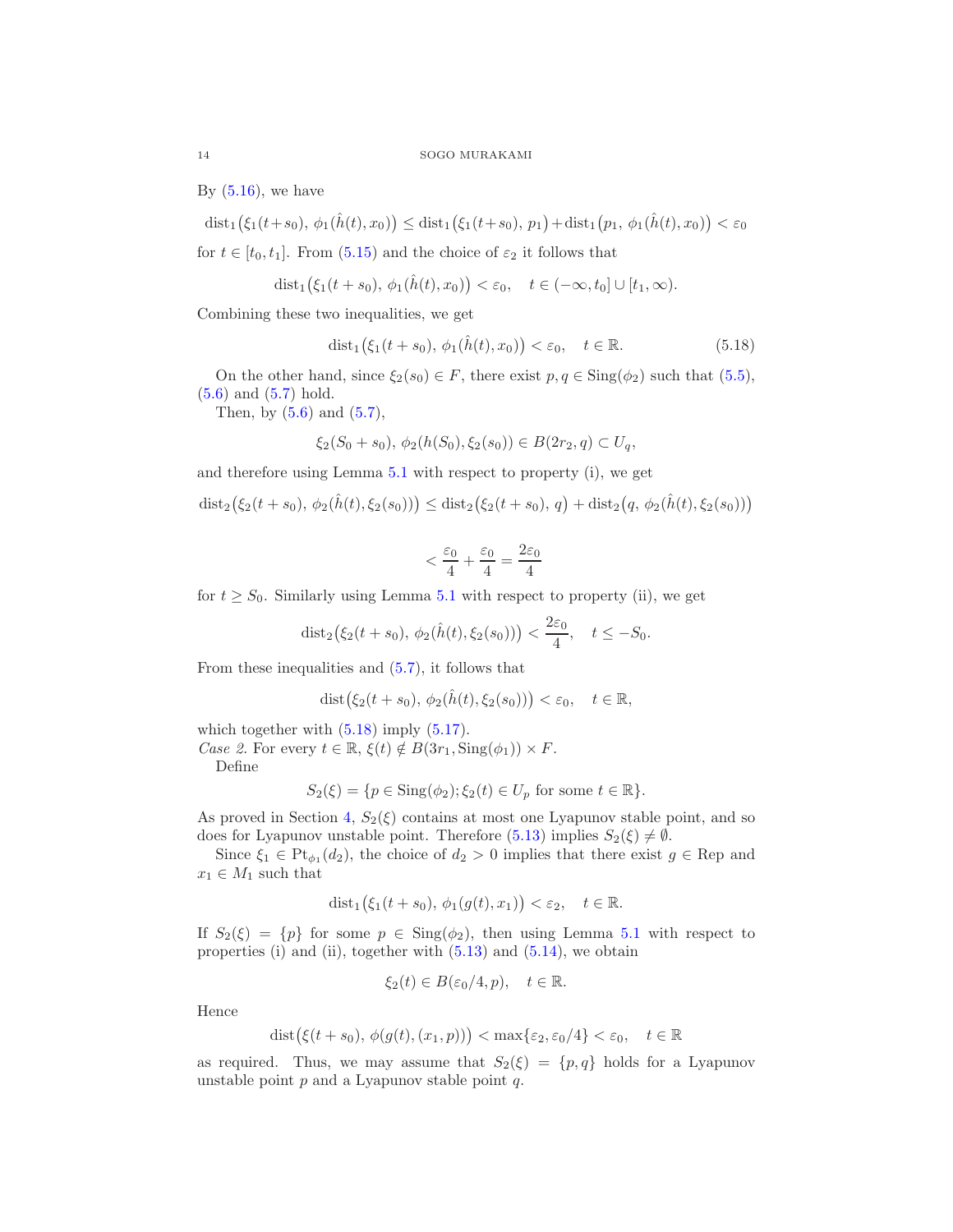As proved in Claim 1, we can take  $s_0 \in \mathbb{R}$  satisfying  $\xi_2(s_0) \in B(\varepsilon_0/4, p) \setminus U_p \subset F$ . By (5.5) and (5.6), there exist  $-S_0 \le t_1 < 0 < t_2 \le S_0$  such that

$$
\xi_2(t+s_0) \in F, \quad t \in [t_1, t_2],
$$
  
\n
$$
\xi_2(t_1+s_0) \in B(2r_2, p), \text{ and}
$$
  
\n
$$
\xi_2(t_2+s_0) \in B(2r_2, q).
$$
\n(5.19)

Take  $h \in \text{Rep with } h(0) = 0$  and  $x_0 \in M_1$  satisfying

$$
dist_1(\xi_1(t+t_1+s_0), \phi_1(h(t), x_0)) < \varepsilon_2, \quad t \in \mathbb{R}.
$$
 (5.20)

Then we have

$$
\xi_1(t+t_1+s_0), \phi_1(h(t),x_0) \in \tilde{K}, \quad t \in [0,t_2-t_1]
$$

because  $\varepsilon_2 < r_2$ . By Proposition 2.1, there exist  $\tilde{h} \in \text{Rep}(\min\{r_1, r_2, \varepsilon_1, \varepsilon_0/4, \tau_0/(2S_0)\})$ with  $\tilde{h}(0) = 0$  and  $\tilde{h}(t_2 - t_1) = h(t_2 - t_1)$  such that

$$
\text{dist}_1(\xi_1(t+t_1+s_0), \phi_1(\tilde{h}(t), x_0)) < \min\{r_1, r_2, \varepsilon_1, \varepsilon_0/4, \tau_0/(2S_0)\} \tag{5.21}
$$

for  $t \in [0, t_2 - t_1]$ . Now define  $\hat{h} \in \text{Rep by }$ 

$$
\hat{h}(t) = \begin{cases}\nh(t), & t \le 0, \\
\tilde{h}(t), & t \in [0, t_2 - t_1], \\
h(t), & t \ge t_2 - t_1.\n\end{cases}
$$

Then the proof of Theorem  $(1.2)$  is reduced to showing the following inequality:

$$
dist(\xi(t+t_1+s_0), \, \phi(\hat{h}(t), (x_0, \xi(t_1+s_0)))) < \varepsilon_0, \quad t \in \mathbb{R}.
$$
 (5.22)

From  $(5.20)$  and  $(5.21)$ , we have

$$
dist_1(\xi_1(t+t_1+s_0), \phi_1(\hat{h}(t),x_0)) < \varepsilon_0, \quad t \in \mathbb{R}.
$$

For  $t \in [0, t_2 - t_1]$ , since  $\tilde{h} \in \text{Rep}(\tau_0/(2S_0))$ , we have

$$
|t - \hat{h}(t)| \le \frac{\tau_0}{2S_0}|t| \le \tau_0.
$$

Therefore, from  $(5.7)$  and  $(5.12)$  it follows that

$$
\begin{aligned}\n\text{dist}_2\big(\xi_2(t+t_1+s_0), \, \phi_2(\hat{h}(t), \xi_2(t_1+s_0))\big) \\
&\leq \text{dist}_2\big(\xi_2(t+t_1+s_0), \, \phi_2(t, \xi_2(t_1+s_0))\big) \\
&\quad + \text{dist}_2\big(\phi_2(t, \xi_2(t_1+s_0)), \, \phi_2(\hat{h}(t), \xi_2(t_1+s_0))\big) \\
&< \min\{r_2, \varepsilon_0/4\} + \min\{r_2, \varepsilon_0/4\} = \min\{2r_2, \varepsilon_0/2\} \tag{5.23}\n\end{aligned}
$$

for  $t \in [0, t_2 - t_1]$ . This and  $(5.19)$  imply that

$$
\begin{aligned} \text{dist}_2\big(\phi_2(\hat{h}(t_2 - t_1), \xi_2(t_1 + s_0)), q\big) \\ &\leq \text{dist}_2\big(\phi_2(\hat{h}(t_2 - t_1), \xi_2(t_1 + s_0)), \xi_2(t_2 + s_0)\big) + \text{dist}_2\big(\xi_2(t_2 + s_0), q\big) \\ &< 2r_2 + 2r_2. \end{aligned}
$$

Thus, by  $(5.4)$ ,

$$
\xi_2(t_2+s_0), \, \phi_2(\hat{h}(t_2-t_1), \xi_2(t_1+s_0)) \in U_p.
$$